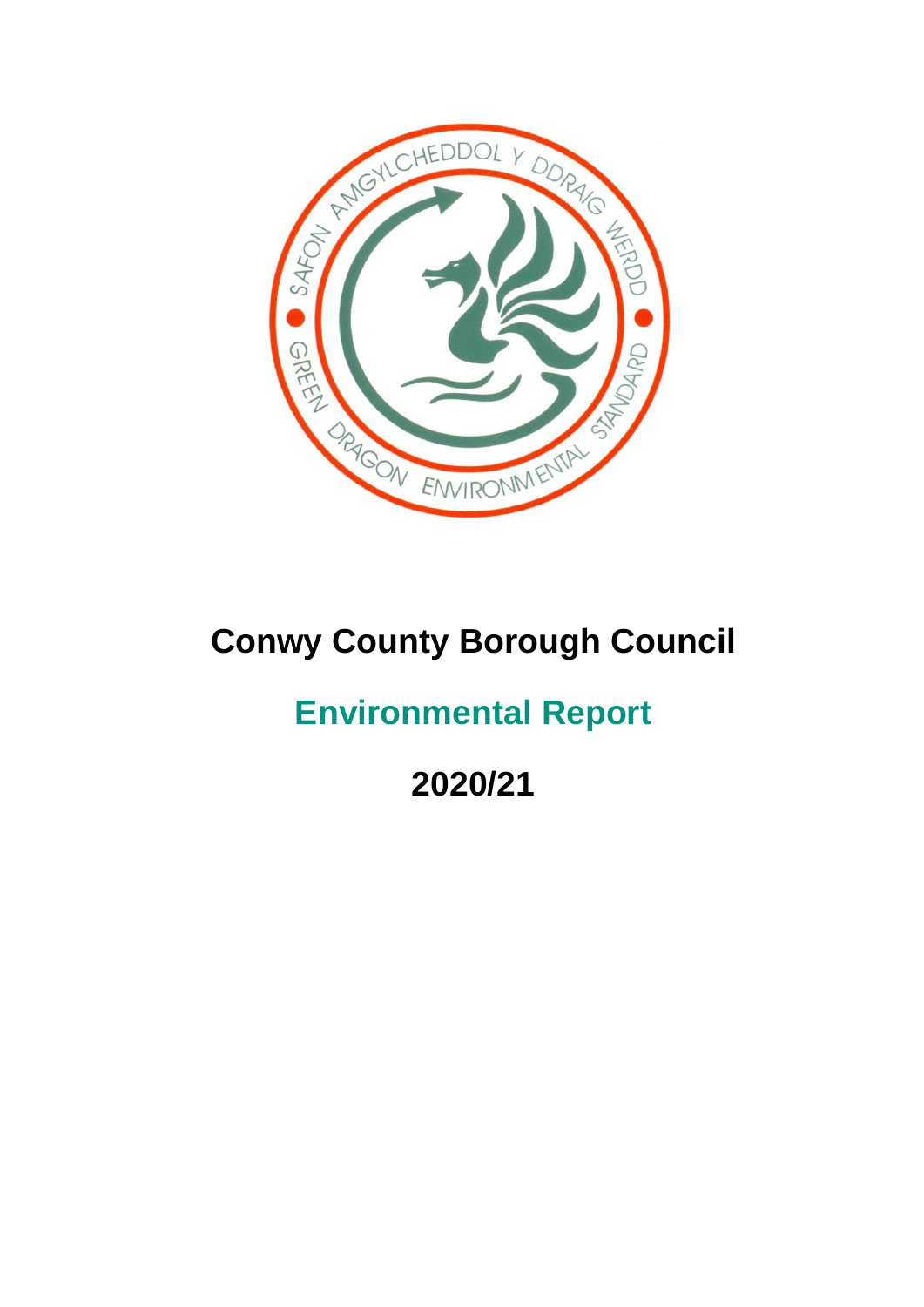# **Introduction**

Conwy County Borough Council recognises the positive and negative impacts on the environment from the wide range of activities and services we deliver and have made a commitment to being a leader in protecting and sustaining the county's natural environment.

We believe that we should lead by example to reduce our negative environmental impact and continuously improve our environmental performance. In order to achieve this, we have implemented the Green Dragon Environmental Standard across all of our services, excluding schools, ensuring our environmental impacts are monitored and managed and our overall environmental performance continues to improve.

The purpose of this report is to provide information on the environmental performance of Conwy County Borough Council during 2020/2021, provide an overview of the Environmental Management System and to illustrate progress against our environmental objectives.

# **How to obtain further information:**

Environment, Roads and Facilities Conway Road Mochdre LL28 5AB 01492 575337 [green.dragon@conwy.gov.uk](mailto:green.dragon@conwy.gov.uk) [www.conwy.gov.uk/greendragon](http://www.conwy.gov.uk/greendragon)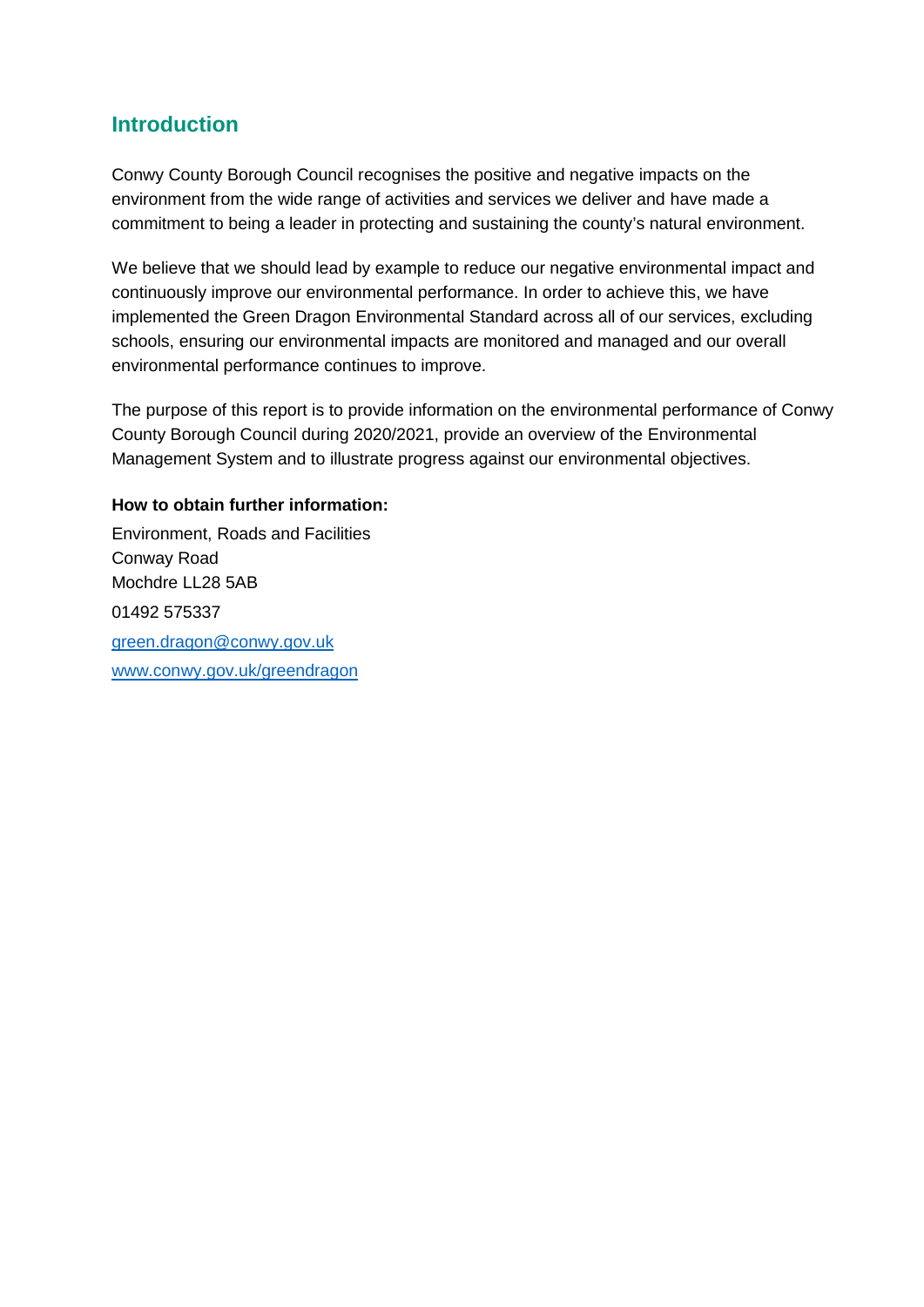# **Related Links**

## **Green Dragon Environmental Standard**

A voluntary initiative in Wales, designed to help organisations improve their environmental performance.

# **Wellbeing of Future Generations (Wales) Act 2015**

The Act places a duty on public bodies to deliver services in a sustainable way, working to improve the economic, social, environmental and cultural well-being of Wales by setting and publishing well-being objectives and taking reasonable steps to meet those objectives.

# **Conwy & Denbighshire Public Service Board Local Well-being Plan 2018-2023**

This 5 year plan sets out the local objectives the Public Service Board will take to improve the economic, social, cultural and environmental well-being for the local area.

# **CCBC Corporate Plan 2017 to 2022**

This 5 year plan sets out the Council's key priorities to support the needs of the citizen's who live in, work in and visit the County Borough of Conwy.

# **CCBC Climate Emergency Declaration and Notice of Motion May 2019**

The Council has declared a climate emergency and commits to ensuring that the county continues to be a lively, viable and sustainable home for our children and future generations. The Council has set a target for the authority to become a net zero carbon user by 2030.

# **CCBC Climate Challenge Programme**

The programme has been established to deliver a decarbonisation plan for Conwy County Borough Council with the vision to lead our communities in delivering a net carbon zero County.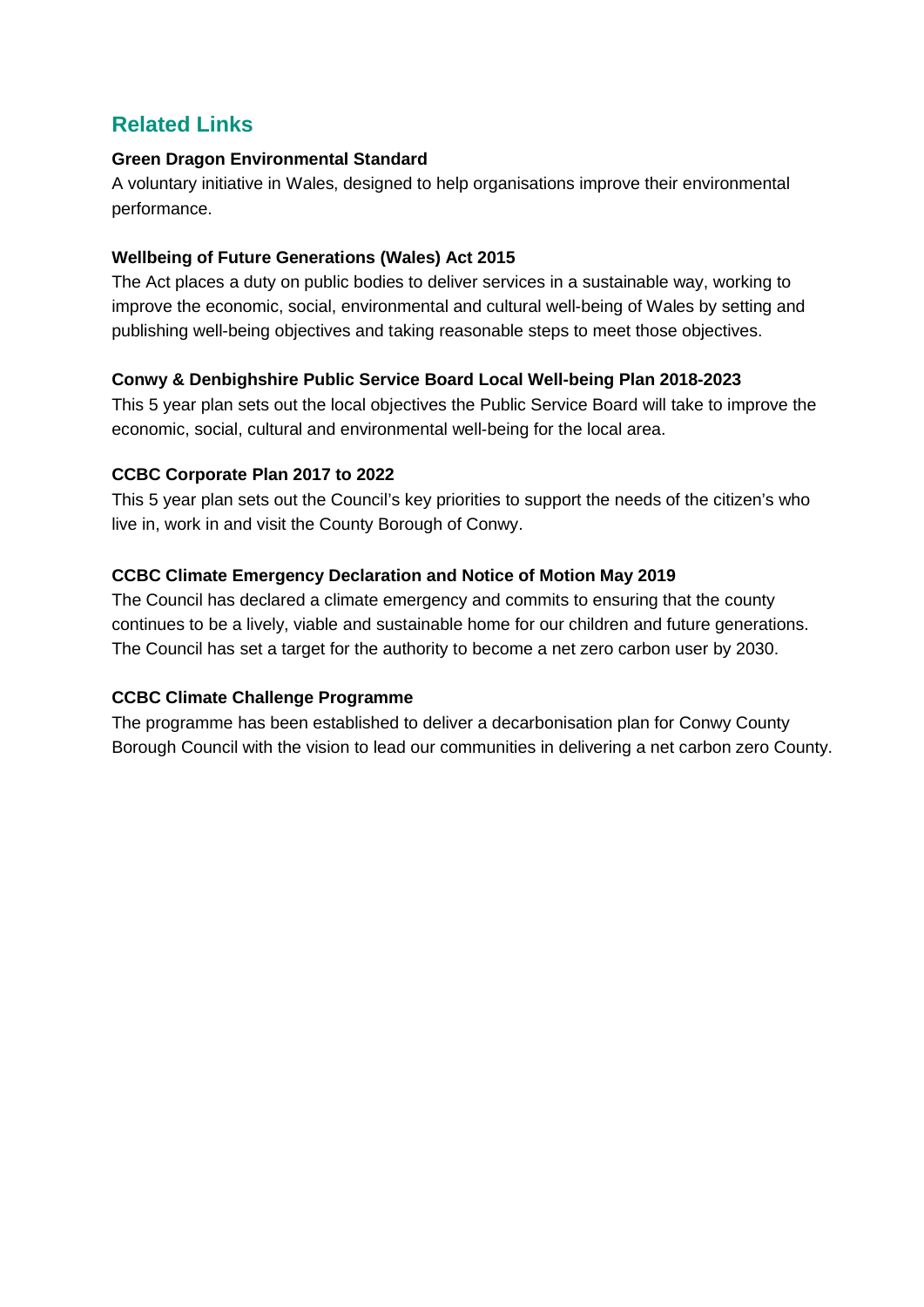# **Organisational Context**

#### **Corporate Services**

Audit & Procurement, Finance, Human Resources, IT & Digital Transformation, Law & Governance, Marketing & Communications, Research & Information, Estates.

#### **Economy and Culture**

Leisure centres; libraries; swimming pools; business & conference centres; theatres.

#### **Environment, Roads and Facilities**

Waste collection & disposal; street cleaning; public toilets; flood response; flood & coastal defence; parks, green spaces & countryside; playgrounds & play areas; allotments; burials & cremations; maintenance of Council vehicles; maintenance of roads, footpaths, verges, bridges & structures; street lighting; winter gritting; harbour & seaboard management; parking; management of Council buildings; Great Orme Tramway.

#### **Regulatory and Housing Services**

Animal health monitoring; planning; building control; CCTV; conservation; enforcement; dog warden; environmental quality monitoring; food safety & standards; housing support; licensing; street & property naming & numbering; registration of births, deaths & marriages; trading standards.

#### **Revenues and Benefits Assessment Service**

Collection of national non-domestic rates & council tax; council tax & housing benefit claims & advice; benefit fraud investigations.

#### **Social Care and Education**

Social work support; residential & nursing care; home care; day centres, primary & secondary schools.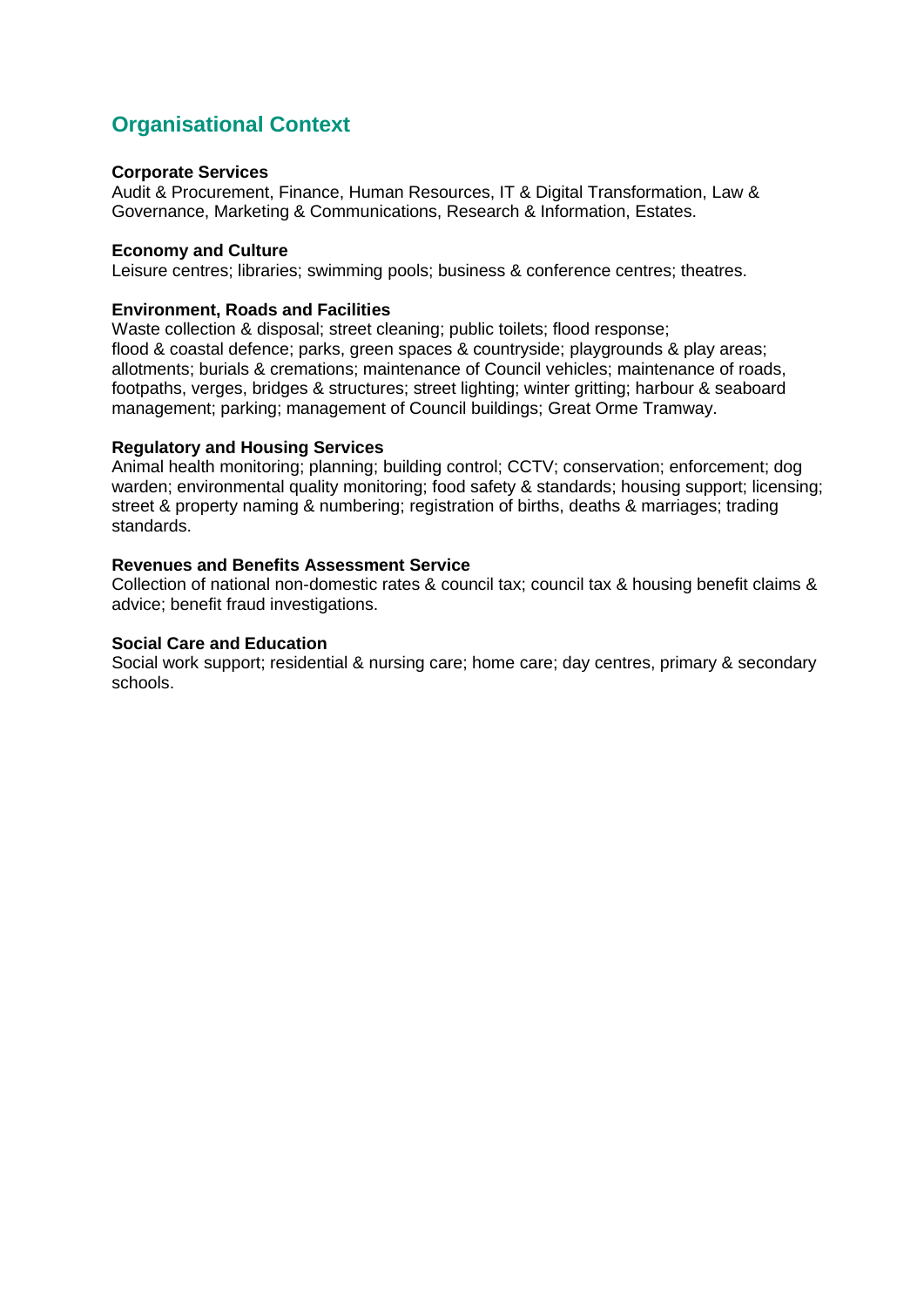# **Environmental Policy**

## **1.0 Policy Statement**

- 1.1 The Council has declared a Climate Emergency and commits to ensuring that the county continues to be a lively, viable and sustainable home for our children and future generations.
- 1.2 Conwy County Borough Council is committed to:
	- Becoming a net zero carbon user by 2030;
	- Protecting the environment by minimising the negative impacts from our activities and being community leaders in promoting responsible environmental management;
	- Identifying and complying with all environmental compliance obligations relevant to our organisation;
	- Preventing pollution of air, water and land from our activities and seeking to minimise pollution from other sources.
- 1.3 The Environmental Management System operated by Conwy County Borough Council complies with the latest Green Dragon Standard for Environmental Management 2016.

### **2.0 Policy Scope**

- 2.1 Conwy County Borough Council's Environmental Policy covers all of the Authority's services. This includes Corporate Services, Economy & Culture, Environment, Roads & Facilities, Regulatory & Housing Services, Revenues & Benefits Assessment Service and Social Care & Education.
- 2.2 The main environmental aspects from our activities link to our environmental priorities in the areas of greenhouse gas emissions, consumption of natural resources, waste management, trade effluent discharge and the storage of fuel and associated pollution risk.

#### **3.0 Improvement Objectives**

- 3.1 The Council's Corporate Plan 2017-2022 is aligned to the Well-being of Future Generations Act 2015 and focuses on 8 priority areas:
	- 1. People are educated and skilled.
	- 2. People are safe and feel safe.
	- 3. People have access to affordable, appropriate, good quality accommodation that enhances the quality of their lives.
	- 4. People are healthy and active.
	- 5. People live in a county that has a prosperous economy.
	- 6. People value and look after the environment.
	- 7. People live in a county where heritage, culture and the Welsh language thrive.
	- 8. People contribute to their community. They are informed, included and listened to.
- 3.2 Performance towards delivery of the Corporate Plan priorities is closely monitored and reported annually.

#### **4.0 Review and Approval**

4.1 This policy will be reviewed at least once a year or sooner as operational and business needs dictate. As part of the review, this policy will be presented to the Climate Challenge Programme Board to approve any amendments.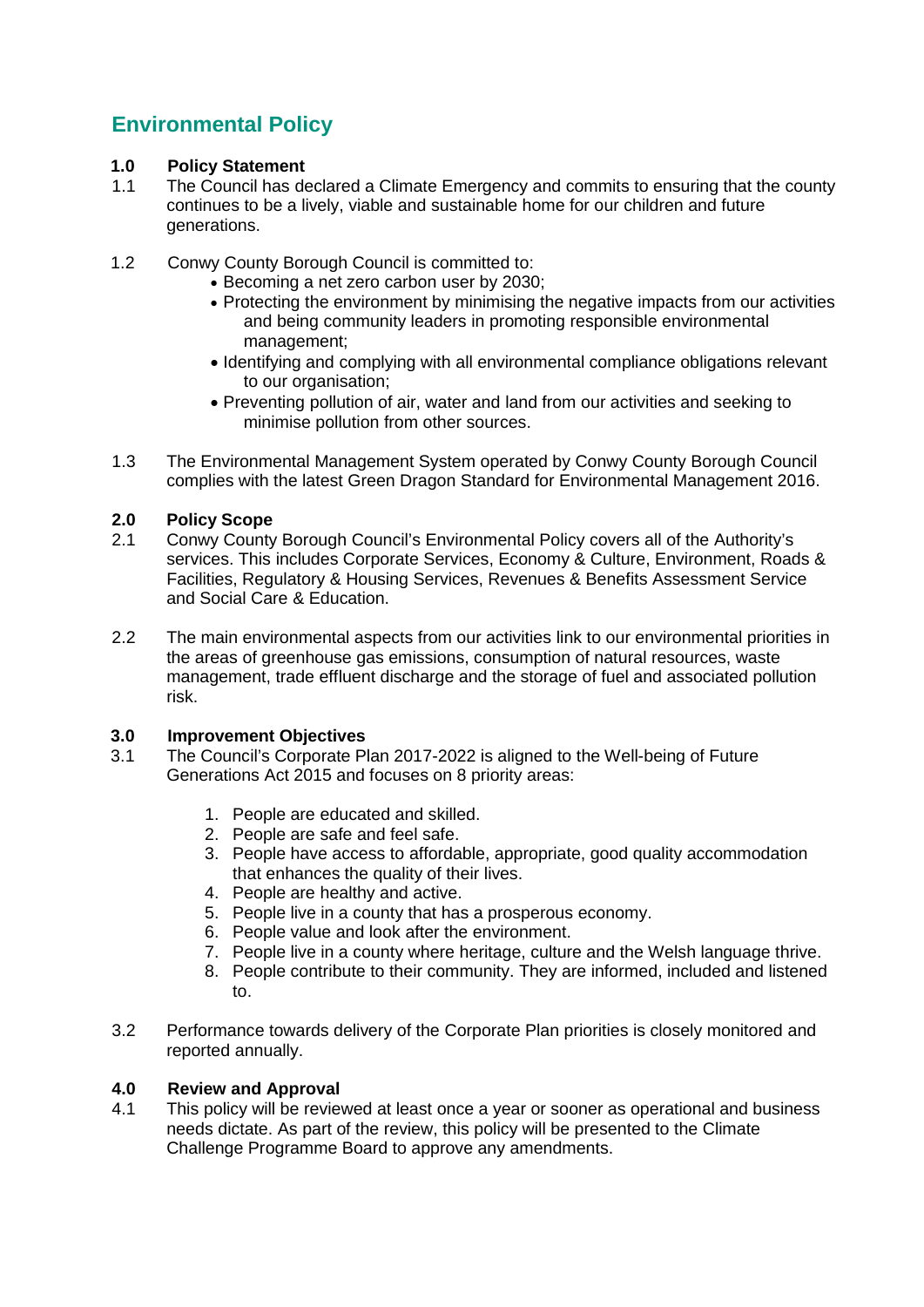# **Environmental Management System**

Conwy County Borough Council have been accredited to Level 5 of the Green Dragon Standard since February 2014.

The scope of the environmental management system includes all activities and functions of the council, excluding schools, and is audited on a regular basis to ensure all areas meet the requirements of the Green Dragon Standard.

The management system is fully documented and the Environmental Manual acts as a signpost to the different elements of the system, including the documents and procedures for running the management system.

The Environmental Manual and all other documents relating to the management system can be requested from [green.dragon@conwy.gov.uk.](mailto:green.dragon@conwy.gov.uk) The Green Dragon staff guide and the Green Dragon fact sheets, which give guidance on legislation that is common across departments, can be found on the green dragon intranet pages.

#### **Environmental Aspects Register**

The most significant environmental aspects of the activities of Conwy County Borough Council have been identified and documented on the Environmental Aspects Register, categorised in accordance with the Register of Compliance Obligations into 7 categories: Statutory nuisance, Water & effluent control, Waste management, Land use & conservation, COSHH, Emissions to air and Use of natural resources.

The significance of the identified aspects are evaluated using a risk matrix, comparing the likelihood of the impact occurring, the consequence of the impact in the event of occurrence and whether a breach of legislation has occurred.

The Aspects Register also identifies if there is a pollution risk associated with the aspect, linking to the Pollution Prevention Plan, and listing specific control measures for these aspects.

The main environmental aspects identified link to our environmental priorities in the areas of greenhouse gas emissions, consumption of natural resources, waste management, trade effluent discharge and the storage of fuel and associated pollution risk.

#### **Pollution Prevention**

The activities of Conwy County Borough Council that pose a potential medium or high risk of environmental pollution, as identified on the Environmental Aspects Register, are documented on the Pollution Prevention Plan.

The plan has been developed to minimise the environmental risks arising from our activities to ensure we can provide an effective response to any potential pollution risk. The Pollution Prevention Plan details the control measures currently in place to minimise the pollution risk, any additional measures required.

In the event of a pollution incident occurring it will be dealt with in accordance with EMS04 and details of the incident, including actions taken, will be documented on the Non-conformance Register.

#### **Management Review**

Management Reviews are held annually to act as a forum for continual environmental improvement and to monitor the effectiveness of the Environmental Management System.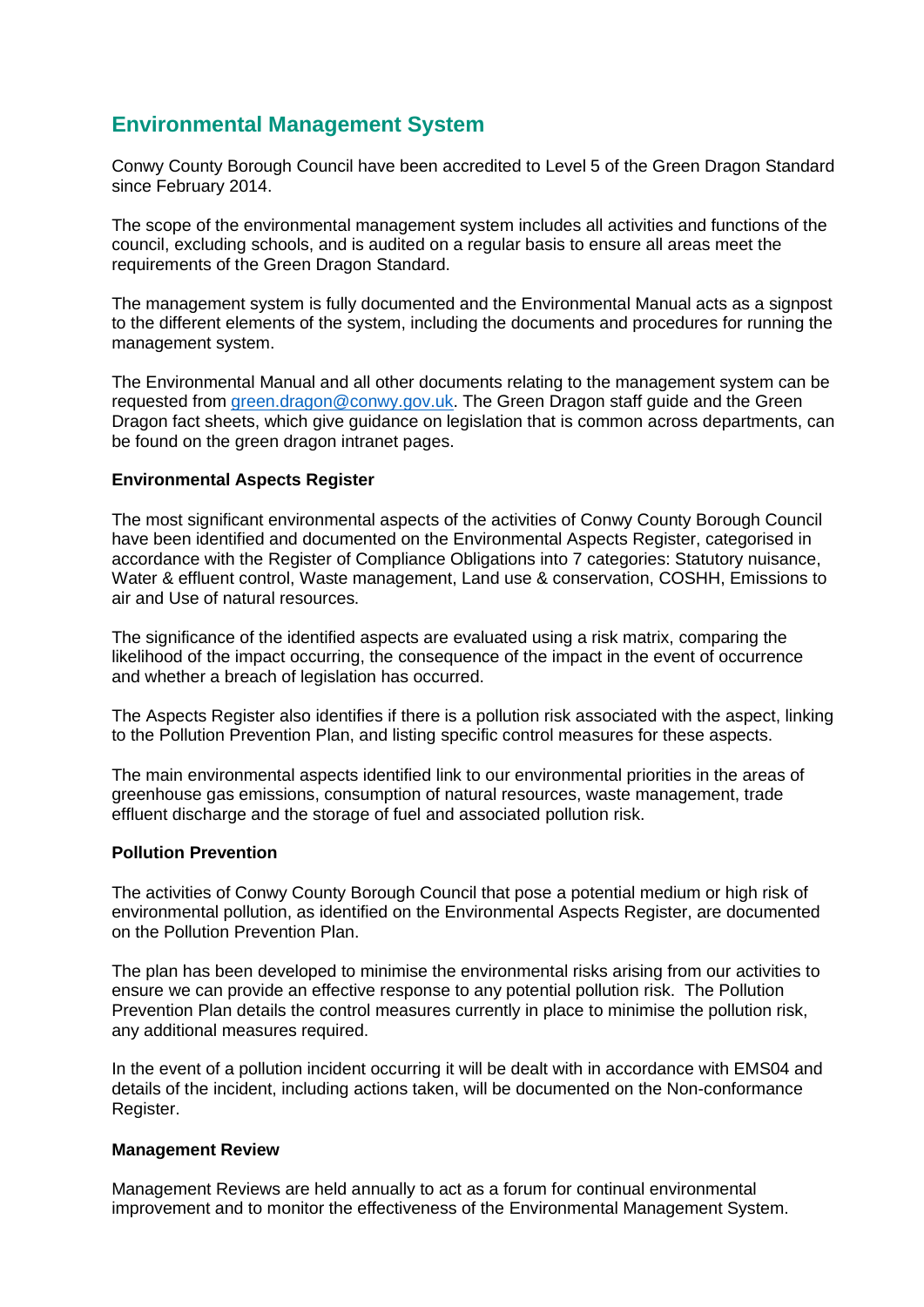A member of the Senior Leadership Team chairs the Management Review and the Cabinet Member for Environment and Transportation and ERF Business Improvement Manager make up the Management Review Team.

Outputs from the Management Review are recorded in the minutes, which are available on request.

Outputs from the most recent Management Review included:

- Approval that the Corporate Plan outcomes will continue as the environmental objectives.
- Confirmation that significant environmental aspects are being appropriately controlled.
- Confirmation that compliance obligations are appropriately monitored and controlled.
- Approval that the Environmental Report will signpost to the Carbon Performance Report for details of environmental performance in relation to greenhouse gas emissions.

#### **Legal Compliance**

All applicable environmental legislation, regulatory requirements and other voluntary commitments that relate to the environmental aspects of Conwy County Borough Council's activities and services have been documented on the Register of Compliance Obligations including the relevance of the legislation to the organisation; details of the requirement for compliance; the methods used to evaluate compliance and the officer responsible for monitoring compliance. The Register is reviewed annually, in accordance with EMS01.

Records of waste licenses and Display Energy Certificates held by the Authority are maintained and monitored to ensure compliance and timely renewal when required.

#### **Reducing Green House Gas Emissions**

The greenhouse gases released from the activities of Conwy County Borough Council have been identified and we are aware of the activities they originate from and the impact they have on the environment.

The main GHG's identified are:

- Carbon Dioxide from travel and energy use;
- Methane from waste sent to landfill:
- Nitrous Oxide from vehicles fitted with catalytic converters and sewage treatment;
- Ozone from vehicles fitted with catalytic converters;
- Water Vapour.

The work to become a net carbon zero Authority will include monitoring and reporting emissions data from the following sources:

#### **Scope 1 emissions**

- Direct fuel used by CCBC owned & operated buildings
- Gas used by CHP plant
- Fuel used by CCBC vehicles and plant

#### **Scope 2 emissions**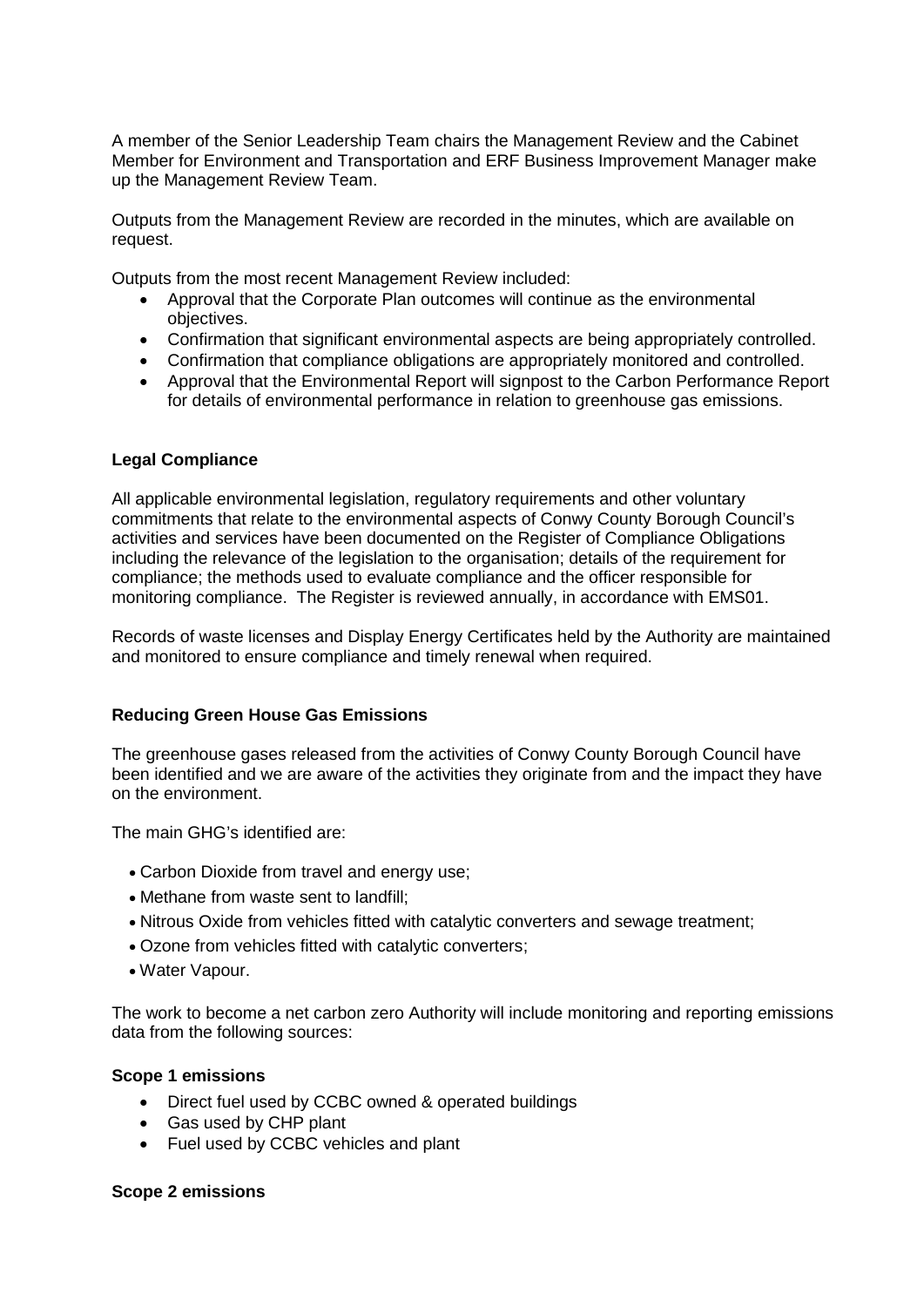- Grid electricity used by CCBC owned & operated buildings
- Grid electricity used by street lighting / CCTV

#### **Scope 3 emissions**

- Water supply & treatment for CCBC owned & operated buildings
- CCBC staff business travel
- CCBC staff commuting
- Waste from CCBC operations
- Procurement of goods & services
- Energy use by leased assets

2018/19 is the baseline year for emissions reporting and will allow emissions to be tracked towards the goal of becoming a net zero carbon local authority by 2030. Emissions have been converted into CO<sub>2</sub>e for reporting purposes and details are reported annually in the Net Zero Carbon Report which is published on the council's website.

#### **Sustainable Development**

The Well Being of Future Generations Act has set the direction for Wales in relation to delivering services in a sustainable way and working to improve the economic, social, environmental and cultural well-being of Wales.

To support delivery of the well-being objectives outlined in the Act the Conwy and Denbighshire Public Service Board have developed a Local Well-being Plan which sets out objectives the Board will deliver to improve the economic, social, cultural and environmental well-being of the local area in Conwy and Denbighshire.

The Well-being Plan has 3 priorities:

- People Supporting good mental well-being for all ages.
- Community Supporting community empowerment.
- Place Supporting environmental resilience.

Conwy's Corporate Plan is a 5 year plan which sets out Conwy's key priorities to support the needs of the citizens who live in, work in and visit Conwy and contributes to the delivery of the Conwy & Denbighshire Public Service Board Well-being Plan.

The Corporate Plan is based around 8 citizen outcomes which have been adopted as our environmental objectives.

People in Conwy:

- 1. Are educated and skilled.
- 2. Are safe and feel safe.
- 3. Have access to affordable, appropriate, good quality accommodation that enhance the quality of their lives.
- 4. Are healthy and active.
- 5. Live in a county that has a prosperous economy.
- 6. Value and look after the environment.
- 7. Live in a county where heritage, culture and the Welsh language thrive.
- 8. Contribute to their community. They are informed, included and listened to.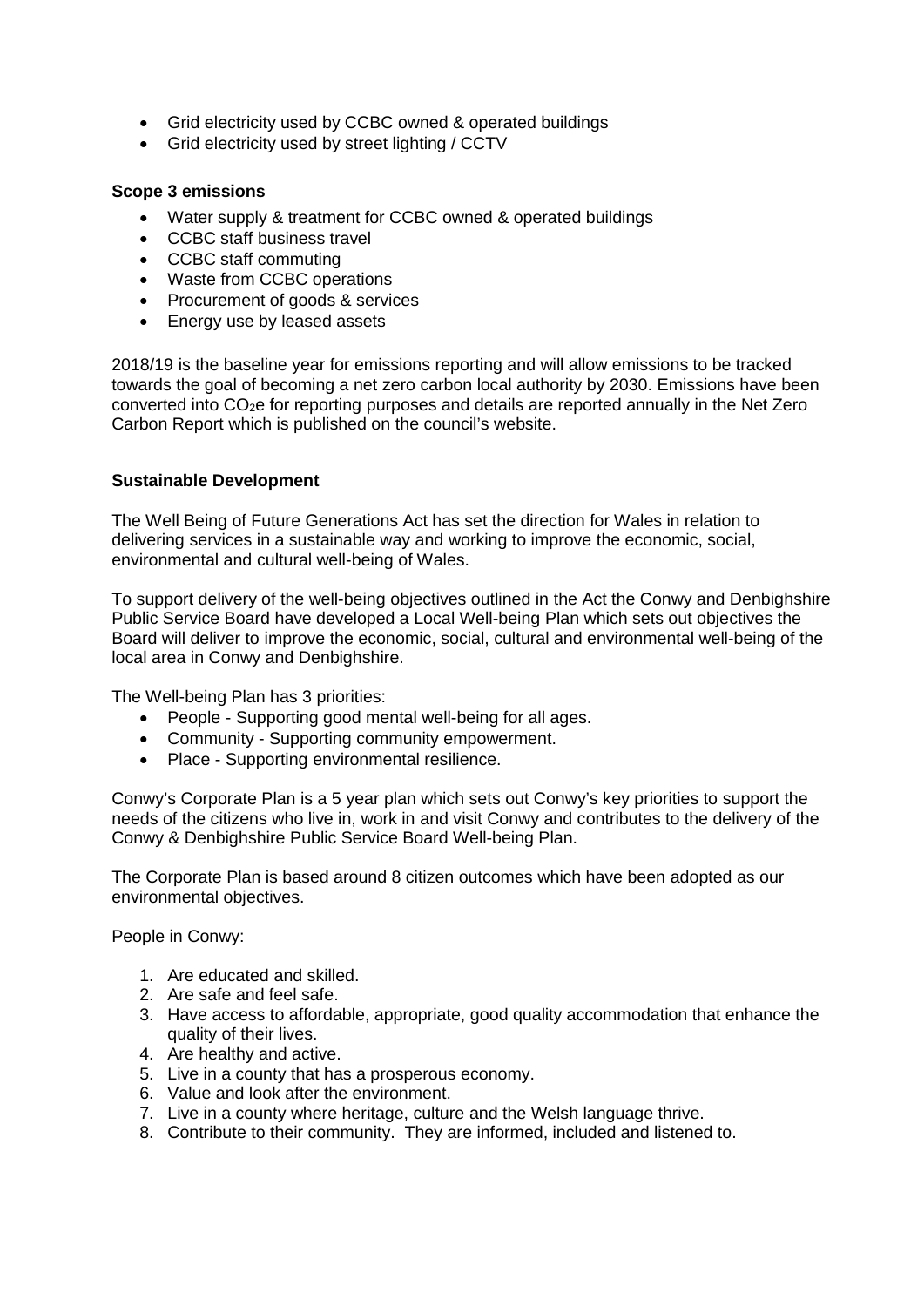# **Environmental Priorities**

Conwy County Borough Council recognises that our most significant environmental impacts are in the areas of:

#### **Greenhouse gas emissions from our activities**

We emit greenhouse gases from nearly everything we do, as we travel and purchase more goods to provide a quality service we are emitting carbon dioxide and other pollutants into the atmosphere, which are adversely affecting our environment.

Conwy County Borough Council was a participant in the CRC Energy Efficiency Scheme from 2011-2019, reporting on the amount of carbon emitted from our buildings and activities.

In 2019 Conwy County Borough Council declared a Climate Emergency and has set up the Climate Challenge Programme to deliver a decarbonisation plan to reduce carbon emissions to net zero by 2030. Information on this is published on the Council's website and will be updated as the programme progresses. [Climate Challenge Programme \(conwy.gov.uk\)](https://www.conwy.gov.uk/en/Council/Strategies-Plans-and-Policies/Climate-Change/Climate-Challenge-Programme.aspx)

#### **Consumption of natural resources**

Conwy's Climate Challenge Programme sets out the Council's commitment to managing the carbon emissions from its activities to reduce the negative impact on the natural environment, ensuring it is protected for future generations.

The Programme scope includes carbon emissions produced from the activities undertaken by the council including energy and water consumption in the Council's estate, operation of the council's fleet, business travel and commuting, street lighting and the Council's supply chain.

#### **Waste management**

As well as the waste produced in the offices and depots of Conwy County Borough Council, we are responsible for kerbside recycling and refuse collections from all households in the County; our trade waste service collects recycling and refuse from a number of businesses and schools; we operate a materials reclamation facility (MRF), a bulking station and 2 household waste recycling centres.

Conwy's Waste Service, part of ERF, continue to investigate new waste treatment methods. In partnership with Flintshire and Denbighshire County Councils an anaerobic digestion plant was opened in July 2014 which processes 22,500 tonnes of food waste each year, generating 1MW of renewable electricity and bio fertiliser for use on local farmland.

In 2019 the Parc Adfer waste-to-energy facility came into operation which processes up to 200,000 tonnes of non-recyclable waste from North Wales Authorities each year, generating up to 19MW of renewable energy to power homes and businesses. Since the opening of Parc Adfer no waste from Conwy County has been sent to landfill.

Working towards the national performance indicator for increasing the recycling rate, Conwy implemented the trolibocs recycling collection system in 2014/15 and were the first council in the UK to implement 4 weekly refuse collections during 2018/19 which have contributed to significant improvements in this area.

The result of these actions is that 70% of waste collected in Conwy was recycled, reused or composted in 2020/21.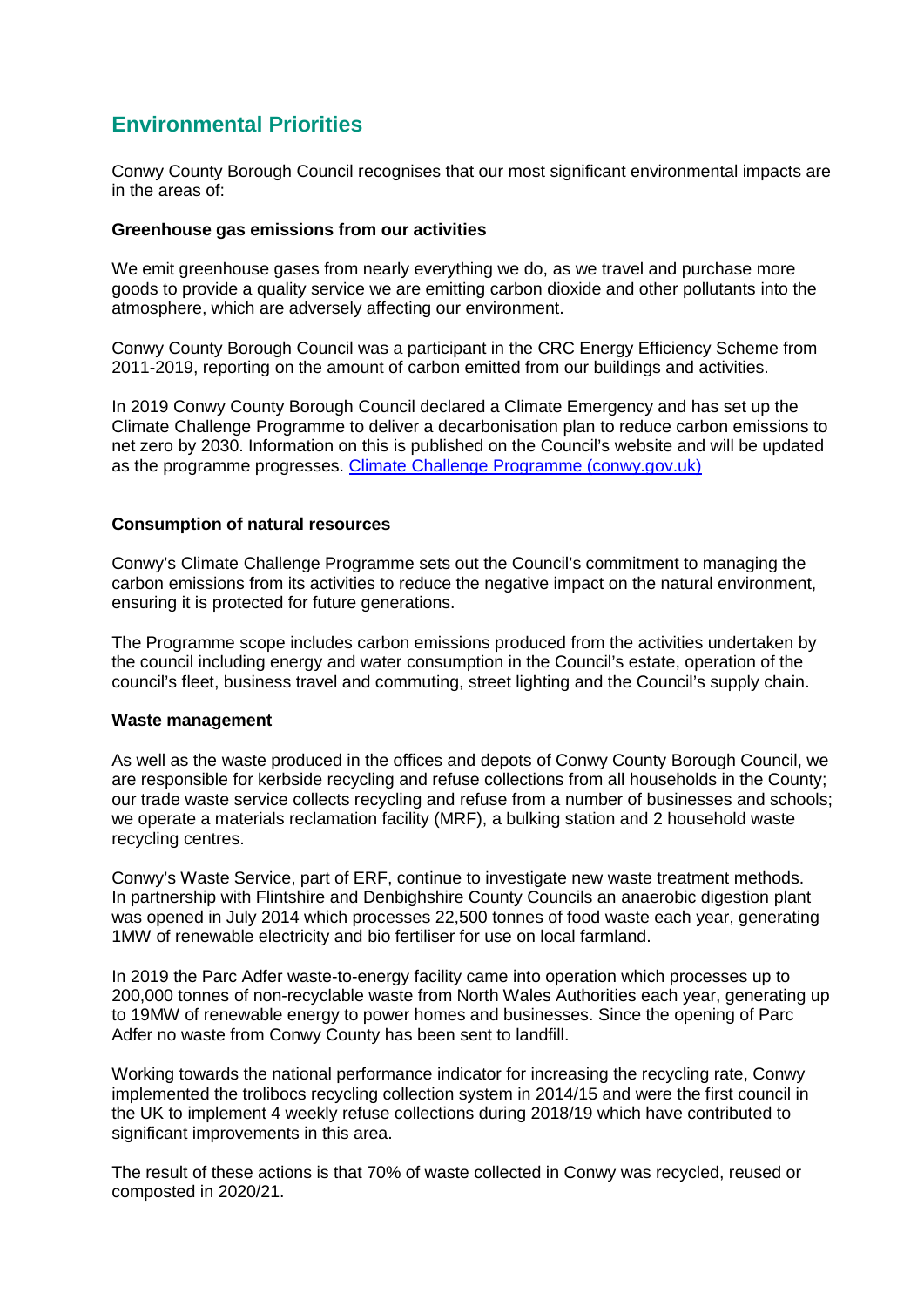All the legislation governing these activities is documented on the Register of Compliance Obligations and we ensure compliance with them at all times.

#### **Storage of fuel for the council fleet**

The Transport section of ERF is responsible for providing fuel for all the vehicles and plant in the Council fleet. There are fuel tanks located at 7 depots throughout the county: Builder Street; Mochdre Offices; Plas yn Dre; Gofer Bulking Station, Tan y Gopa, Cerrigyudrudion and Tre Marl.

The fuel tanks stock red and white diesel (with the exception of Cerrigydrudion which only stocks red diesel) and pose an environmental risk of fire, explosion, spill, leak and pollution to ground. These risks have been identified in the Environmental Aspects Register and Pollution Prevention Plan and measures are in place to control and reduce the associated risks.

#### **Trade effluent discharges**

We recognise that some of our activities produce trade effluent that is discharged into the waste water system. Where this occurs we have identified the type of discharge and have acquired the appropriate consents from Welsh Water.

We have documented drainage plans for our high risk sites identifying the location, type and direction of flow of drains and location of additional system features to allow efficient management of effluent and drainage systems.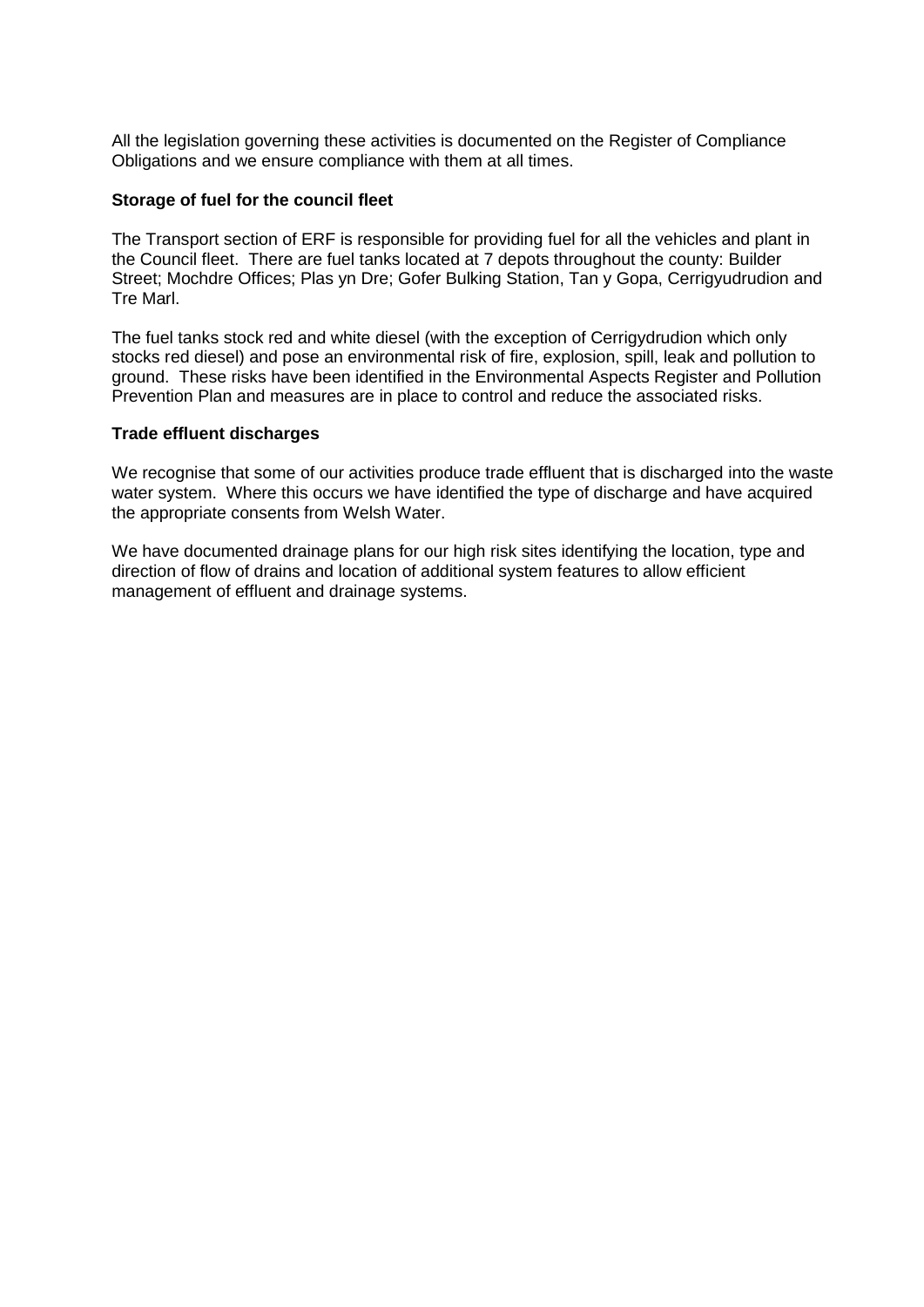# **Environmental Objectives**

The 8 citizen outcomes from Conwy's Corporate Plan have been adopted as our environmental objectives.

- Outcome 1. People in Conwy are educated and skilled.
- Outcome 2. People in Conwy are safe and feel safe.
- Outcome 3. People in Conwy have access to affordable, appropriate, good quality accommodation that enhance the quality of their lives.
- Outcome 4. People in Conwy are healthy and active.
- Outcome 5. People in Conwy Live in a county that has a prosperous economy.
- Outcome 6. People in Conwy value and look after the environment.
- Outcome 7. People in Conwy live in a county where heritage, culture and the Welsh language thrive.
- Outcome 8. People in Conwy contribute to their community. They are informed, included and listened to.

Detailed performance is available in the Annual Report which can be viewed on the Council's website [www.conwy.gov.uk/annualreport](http://www.conwy.gov.uk/annualreport)

# **Outcome 1: People in Conwy are educated and skilled**

Everyone has potential. We want people to learn new skills and reach their potential. We want to be known for excellent education.

# **We will focus on**

- Improving education across schools.
- Improving performance and results.
- Helping young people to develop skills and make the most of job opportunities.

#### **How we plan to do this**

A1.1 – Work with schools to improve results at each key stage of education. We will focus support on groups of learners such as looked after children, those on free school meals as well as challenging our high achievers.

A1.2 – Develop systems to effectively challenge and support schools performance throughout the Local Authority.

A1.3 – Work with schools to implement the digital competencies framework.

A1.4 – Work to get the balance right - as well as being IT literate, young people need to be able to play and be physically literate. We will look at ways to help reduce childhood obesity and improving emotional health.

A1.5 – We will continue to support schools with ongoing Covid controls and policies.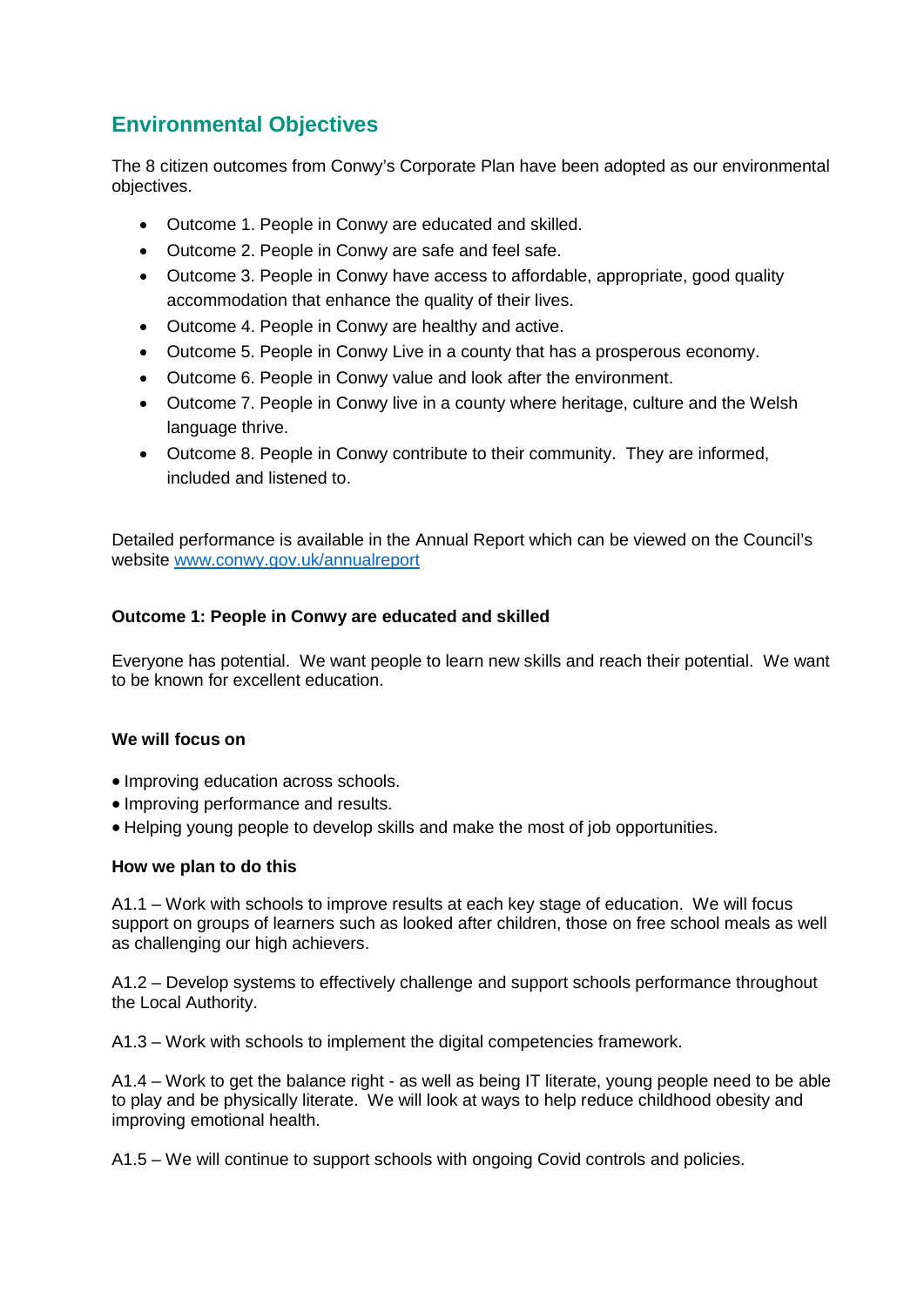## **Outcome 2: People in Conwy are safe and feel safe.**

We want communities to work together to make sure vulnerable people are safe.

#### **We will focus on**

- Strengthening safeguarding arrangements across the council.
- Having communities that look out for vulnerable people.
- Helping people know what they should do to keep themselves and others safe.

#### **How we plan to do this**

A2.1 – We will ensure that within the council, there is a consistent corporate approach to safeguarding.

A2.2 – We will monitor our approach and aim to continually improve safe recruitment and employment.

A2.5 – Seek assurance from schools that Governors are completing safeguarding training.

A2.7 – We will support Wels Government and our local communities to maintain social distancing and other control measures during Covid.

#### **Outcome 3: People in Conwy have access to affordable, appropriate, good quality accommodation that enhance the quality of their lives**

We want our residents to live in accommodation that supports their positive health and wellbeing.

#### **We will focus on**

- Increasing the number of affordable houses available to buy and rent.
- Planning the right accommodation in the right areas.
- Stopping people from becoming homeless.

#### **How we plan to do this**

A3.1 – Increase the supply of good quality affordable housing which meets identified need and assists in mitigating the impact of the UK Government's welfare reforms.

A3.2 – Work with our partners to further strengthen our homelessness prevention services.

A3.3 – Increase the supply of appropriate market housing which meets identified need.

A3.4 – Work with partners to increase the supply and quality of appropriate accommodation in the independent care sector.

#### **Outcome 4: People in Conwy are healthy and active**

We want to promote healthy lifestyle choices. This can make a real difference to the quality of people's lives.

#### **We will focus on**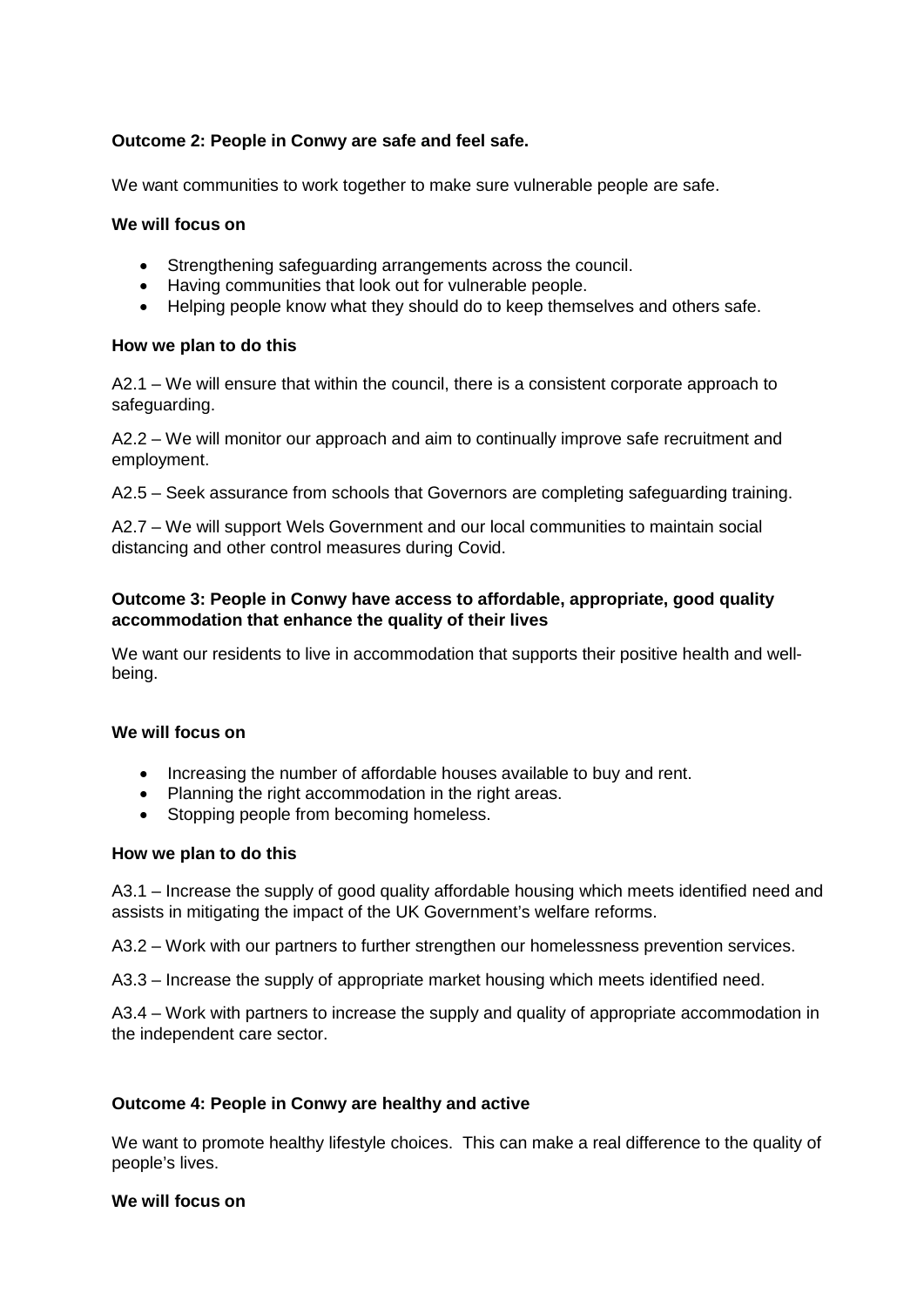- Promoting healthy choices and healthy lifestyles.
- Working with Health and Social Care services.
- Making sure people can get the care they need when they need it.

#### **How we plan to do this**

A4.1 – Develop new models to promote health & well-being so that people of all ages are less reliant on health and social care. We will do this by working collaboratively and looking at future trends.

A4.2 – We will focus on Adverse Childhood Experiences and provide support to parents through multi-agency approaches.

A4.3 – We will work to ensure Conwy citizens have timely access to mental health assessment and support.

A4.4 – We will develop approaches to encourage people to take part in physical activity.

A4.5 – We will work to achieve the Corporate Health Standard in order to support the well-being of staff.

A4.6 – Encourage families across the county to have the confidence to go out and play, explore and create together.

#### **Outcome 5: People in Conwy Live in a county that has a prosperous economy.**

We want to have enough jobs, services, goods and money. This is important if we're going to be healthy, strong and able to grow in the future.

#### **We will focus on**

- Encouraging new ideas and innovation.
- Encouraging new jobs and businesses.
- Developing winter tourism.
- Developing skills and apprenticeship opportunities.
- Working together with all businesses in the area.

#### **How we plan to do this**

A5.1 – To provide support to businesses to help them remain viable/ recover from the economic impact of Covid-19.

A5.1a – Enable Conwy's businesses to benefit from the major economic developments across the region and support them to take advantage of the opportunities from the North Wales Growth Deal and the wider growth vision.

A5.2 – To review the Conwy Economic Growth Strategy to ensure that the priorities are still pertinent in light of Covid-19.

A5.3 – To complete the new premises in Conwy's Penmaen Road (Tremorfa Enterprise Park) to support the growth of new businesses.

A5.4 – Support skill development (including apprenticeships) to equip people to be ready for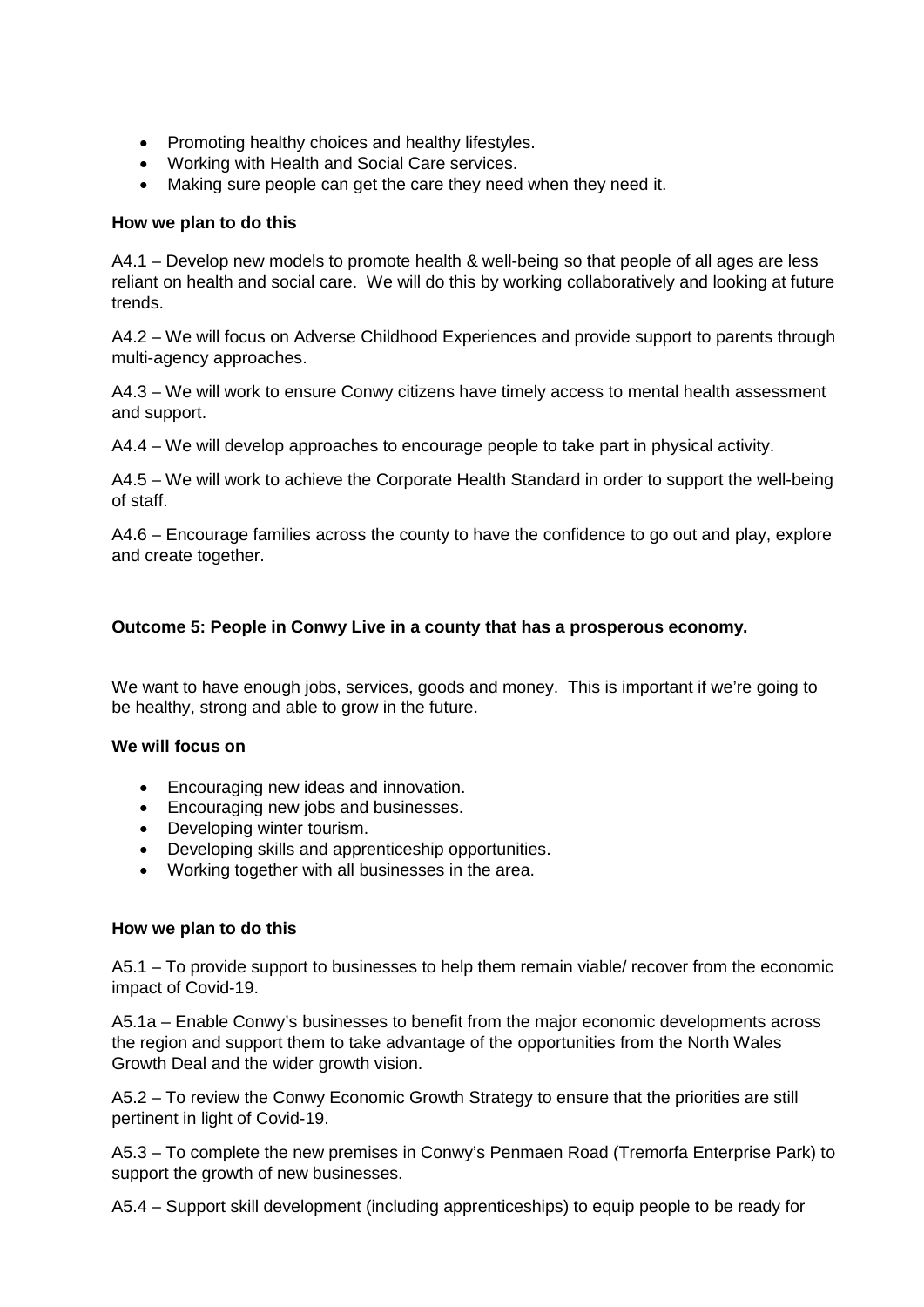work opportunities in the region.

A5.5 – Develop a winter tourism offer in order to strengthen the sector making it more sustainable for investment and employment.

A5.6 – Encourage other stakeholders to help defend the coastline and protect critical infrastructure including the A55 and mainline rail and trunk sewer at Colwyn Bay.

A5.7 – We will restructure our services to enable us to focus on regeneration strategies across the County.

#### **Outcome 6: People in Conwy value and look after the environment**

We want our communities to be resilient to climate change. We need to think about the environment when making decisions.

#### **We will focus on**

- Protecting the environment for future generations.
- Improving coastal flood defences.
- Educating people to protect their own home from floods.
- Recycling more.
- Using more renewable energy.

#### **How we plan to do this**

A6.1 – Support and educate communities to prevent/prepare for flooding.

A6.2 – Subject to funding implement sustainable coastal and flood defence schemes that are fit for purpose.

A6.3 – Supporting residents and businesses to recycle more and waste less.

A6.4 – Work with Welsh Government to influence a sustainable recycling industry e.g. producer responsibility schemes. We will procure from environmentally responsible providers.

A6.5 – Reduce the Council's carbon footprint and carbon emissions by investing in renewable energy.

A6.5a – Encourage communities to develop their own renewable energy projects.

A6.6 – Promote the development of a tidal lagoon in North Wales.

A6.7 – Implement the biodiversity and resilience of ecosystems duty plan.

A6.8 – The Council will publish a clear plan for a route towards the Authority becoming a net zero carbon user. The plan will be designed with a goal to be fully implemented during the following 10 years.

#### **Outcome 7: People in Conwy live in a county where heritage, culture and the Welsh language thrive**

We want to protect our culture and heritage for future generations. We want to encourage speaking Welsh as part of everyday life.

#### **We will focus on**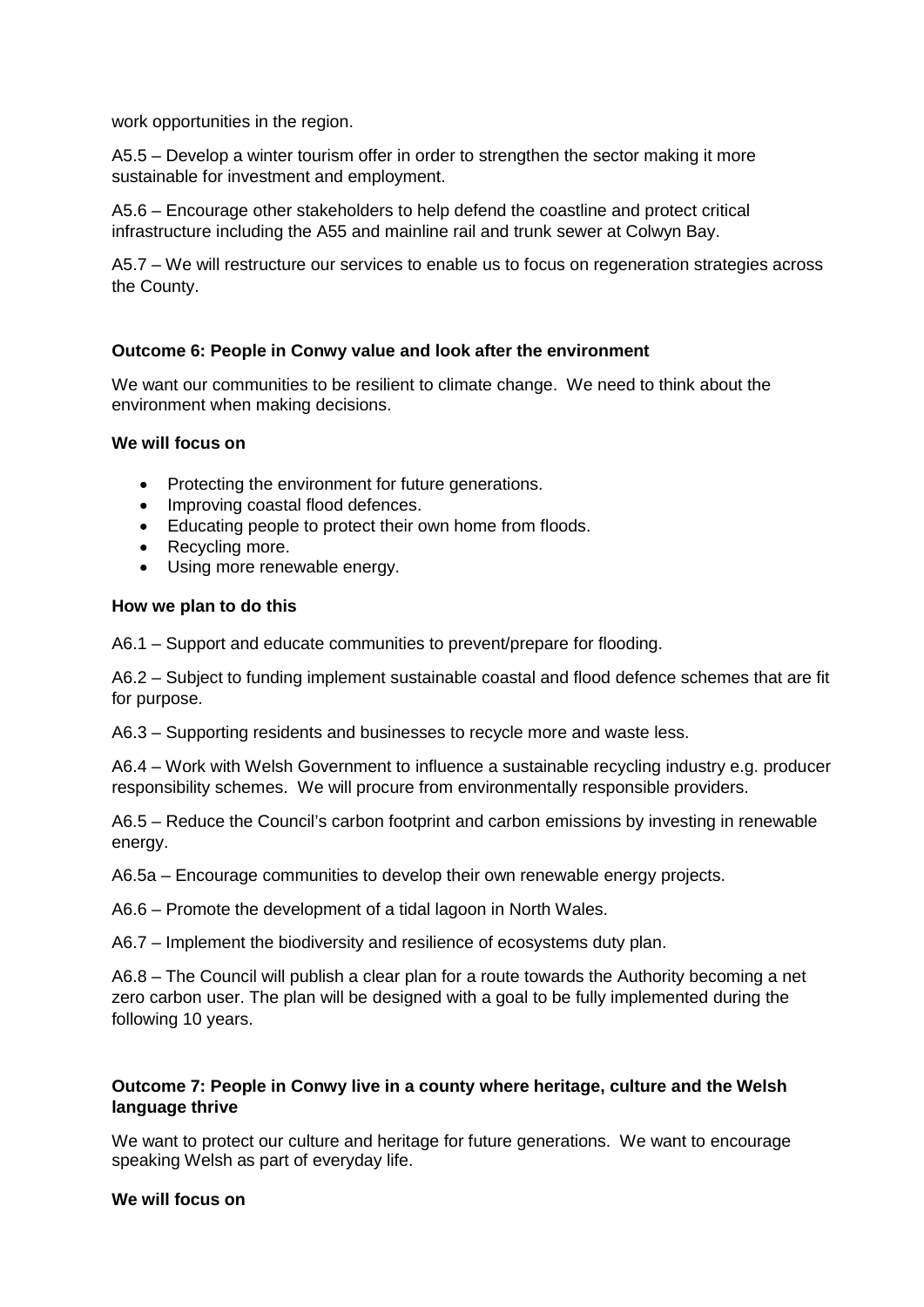- Promoting and celebrating our culture.
- Using the arts to help people's well-being.

#### **How we plan to do this**

A7.1 – We will develop our libraries into community hubs that provide a wide range of services and activities.

A7.2 – We have now established Conwy Culture Centre and will continue to develop a community engagement outreach programme.

A7.3 – Develop a County-wide cultural strategy that encompasses all of our arts, heritage and cultural activities and which will support economic development, wellbeing, regeneration and major investment decisions.

A7.5 – Through the Conwy Welsh Language Promotion Strategy & Welsh in Education Strategic Plan we will encourage learning and speaking Welsh as a part of everyday life.

#### **Outcome 8: People in Conwy contribute to their community. They are informed, included and listened to**

Its important people have a say in decisions that affect their lives and their communities.

#### **We will focus on**

- Looking at how we involve people.
- Looking at how we communicate and work with communities.
- Making changes to improve how we work.
- Helping people get involved.
- Making good use of technology.

#### **How we plan to do this**

A8.2 – We will review how we engage communities especially Town and Community Councils to ensure all communities have the opportunity to be involved in service development and resilience.

A8.3 – We will take steps to ensure that we make the information we share relevant and more accessible and resilient.

A8.4 – We will maximise the use of digital technology and digital channels to provide more effective and efficient access to services.

A8.5 – Work with communities, transport providers and other partners to undertake a fundamental review of transporting the public and access to services. We will pilot innovative alternative options.

A8.6 – We will aim to achieve and maintain the status of 'working towards dementia friendly' as accredited by the Alzheimer's Society.

A8.7 – We will continue to implement the Local Full Fibre Network (LFFN) rollout across Conwy' owned sites and where possible seek to support/ influence external providers outside our control to implement the LFFN.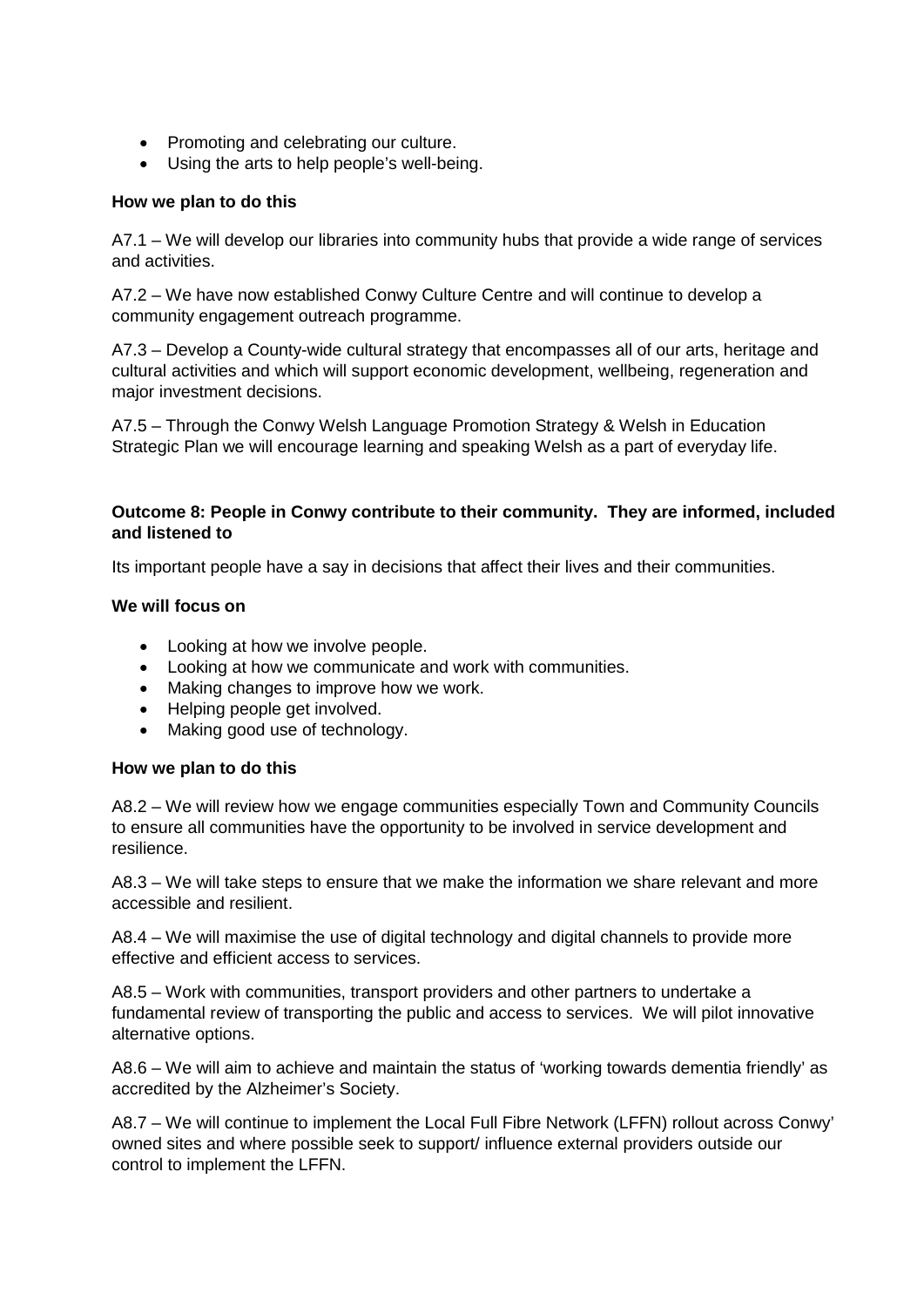# **Environmental Performance**

Emissions of both  $CO<sub>2</sub>e$  and  $CO<sub>2</sub>$  are monitored as part of Conwy's commitment to environmental management, used to monitor the effectiveness of improvement measures that have been implemented and to establish our overall environmental performance.

Following declaration of a Climate Emergency in 2019 the Climate Challenge Programme has been established to deliver a decarbonisation plan for Conwy County Borough Council. 2018/19 is the baseline year from which Conwy's journey to net zero emissions will be measured.

The Climate Challenge Programme will deliver the vision to **lead our communities in delivering a net carbon zero county**.

The programme objectives are to:

- Reduce greenhouse gas emissions from the Council's estate, fleet, staff commuting, business travel, supply chain and street lighting to achieve net zero emissions.
- To offset the remaining emissions by 2030.
- Develop and implement a local area energy plan for Conwy County by 2030.

Performance of the programme and progress towards the goal of net zero emissions will be managed through the Climate Challenge Programme, reported annually in the Net Zero Carbon Report and presented to Economy and Place Overview and Scrutiny Committee for approval.

The Net Zero Carbon Report 2020/21 is attached as appendix 1.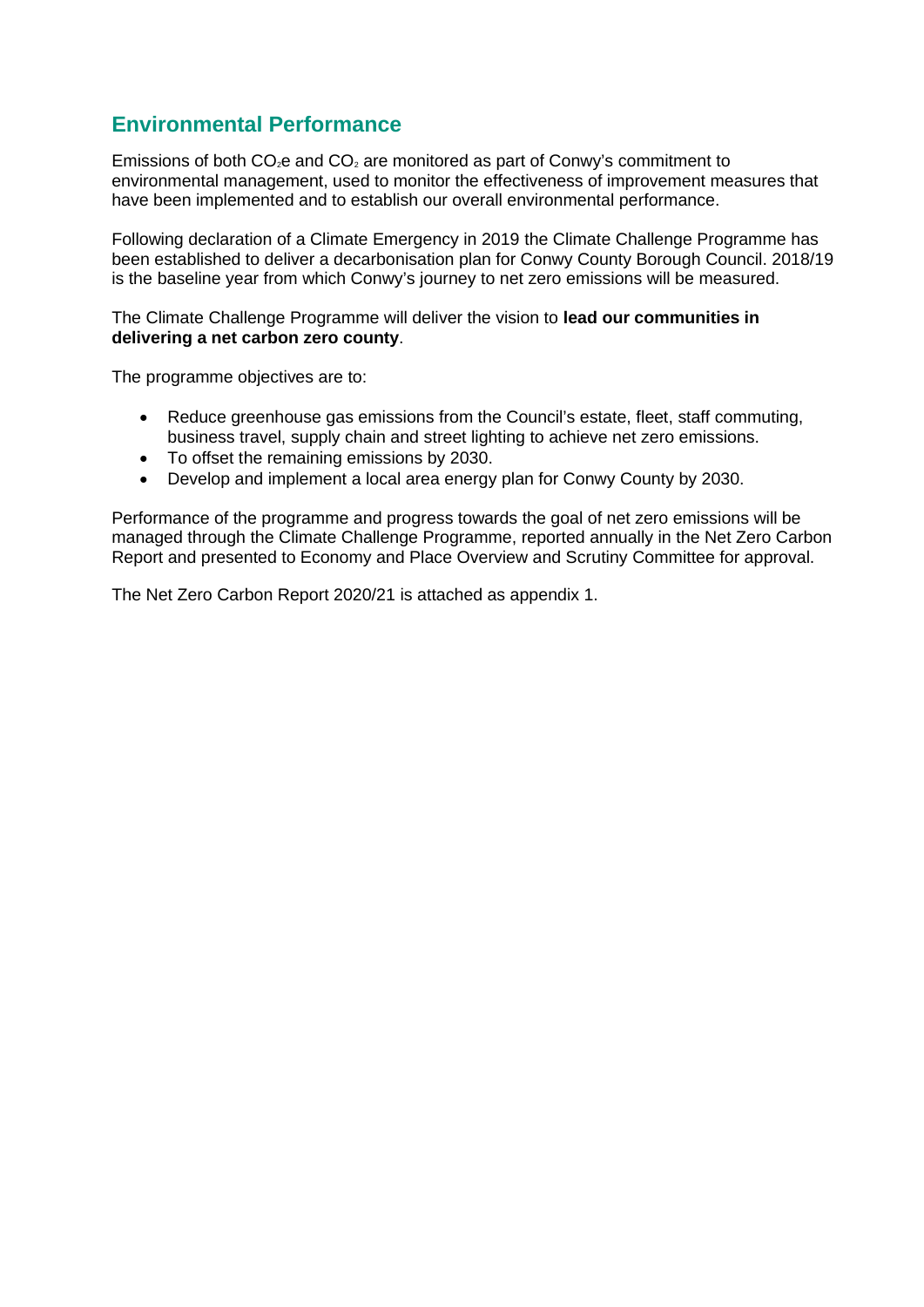

| <b>REPORT TO:</b>          | <b>Finance and Resources Scrutiny Committee</b>                                                            |
|----------------------------|------------------------------------------------------------------------------------------------------------|
| <b>DATE OF MEETING:</b>    | 19th January 2021                                                                                          |
| <b>PORTFOLIO HOLDER</b>    | <b>Cllr Greg Robbins</b>                                                                                   |
| <b>LEAD OFFICER:</b>       | Geraint Edwards, Head of Environment, Roads and Facilities                                                 |
| <b>CONTACT OFFICER:</b>    | Amanda Jones, Business Improvement Manager<br>Tel. No. 01492 575398<br>E-mail: amanda.j.jones@conwy.gov.uk |
| <b>SUBJECT:</b>            | Net Zero Carbon Performance Report                                                                         |
| <b>ELECTORAL DIVISION:</b> | AI I                                                                                                       |

# **1. SUMMARY AND KEY POINTS**

- 1.1 Following the national and local climate emergency declarations in 2019, Welsh Government set out its commitment to achieve net zero carbon emissions by 2050 and decarbonise the public sector by 2030.
- 1.2 Conwy Council has declared a climate emergency and set out its commitment to achieve net zero by 2030. The Council have responded proactively to the national direction and in December 2020, the Council's Decarbonisation Plan received unanimous democratic approval.
- 1.3 Conwy Council have established a new carbon equivalent baseline aligned to the national net zero reporting requirements developed by Welsh Government. The baseline year is now 2018/19, with a widened scope, including additional elements to what has been measured and reported historically, such as supply chain and staff commuting.
- 1.4 Future carbon equivalent performance of this scope will be compared to this new baseline year of 2018/19, whereas previously performance has been compared to that of 2010/11.
- 1.5 This report outlines the carbon equivalent performance of the revised scope for 2020/21 and compares it to the new baseline year of 2018/19.

# **2. RECOMMENDATION(S)**

- 2.1 It is recommended that:
	- Economy and Place Overview and Scrutiny Committee are provided with assurance that the authority is effectively addressing and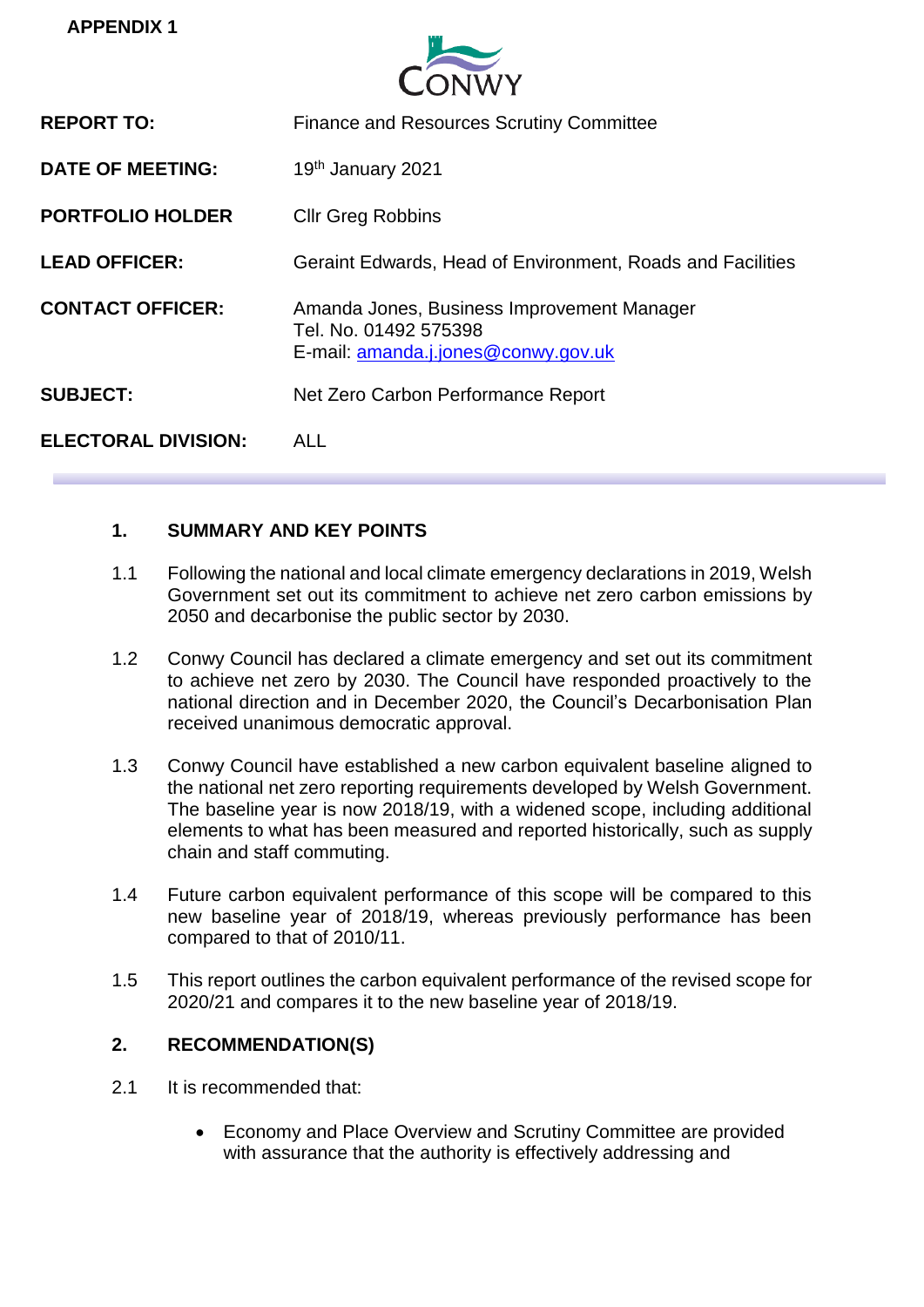

monitoring its performance against the carbon reduction targets and its decarbonisation plan.

# **3. REPORT DETAILS**

- 3.1 In October 2018, the IPCC (Intergovernmental Panel on Climate Change) climate change predictions were that the impacts of global temperature rise are worse than expected. As a response to the predictions, local authorities across the UK began declaring 'Climate Emergencies'. The Welsh Government declared a Climate Emergency on 29<sup>th</sup> April 2019 and on 1<sup>st</sup> May 2019 the Climate Emergency declaration motion was passed by the National Assembly.
- 3.2 Welsh Government has set out its legal commitment to achieve net zero carbon emissions by 2050, and a carbon neutral public sector by 2030, following recommendations by the Independent Climate Change Committee.
- 3.3 As part of its strategy to achieve a net zero public sector by 2050, Welsh Government have developed a 'Net Zero Reporting Guide' which sets out the scope and carbon emission reporting requirements for public sector organisations.
- 3.4 On 9th May 2019, Conwy County Borough Council declared a climate emergency and the following resolution was passed:

*"The Council notes that the effects of climate change and extreme weather events have already had an impact on residents within the county, and that residents living on low ground and on the coast are living in an area of high flood risk. The Council also notes that sea level is expected to rise by 1.1 metre over the next century, and that every year floods cost around £200 million to the Welsh economy.* 

*The Council declares a climate emergency and commits to ensuring that the county continues to be a lively, viable and sustainable home for our children and future generations.* 

*The Council calls on the Welsh Government to commit to taking the positive steps needed to reduce carbon emissions and strive to create a carbonneutral future.*

*The Council calls on the Welsh Government to provide the necessary support and resources to enable effective carbon reductions across Wales.*

*The Council will task the Green Programme Board to develop, during the next 12 months, a clear plan for a route towards the Authority being a net zero carbon user. The plan will be designed with a goal to be fully implemented during the following 10 years".*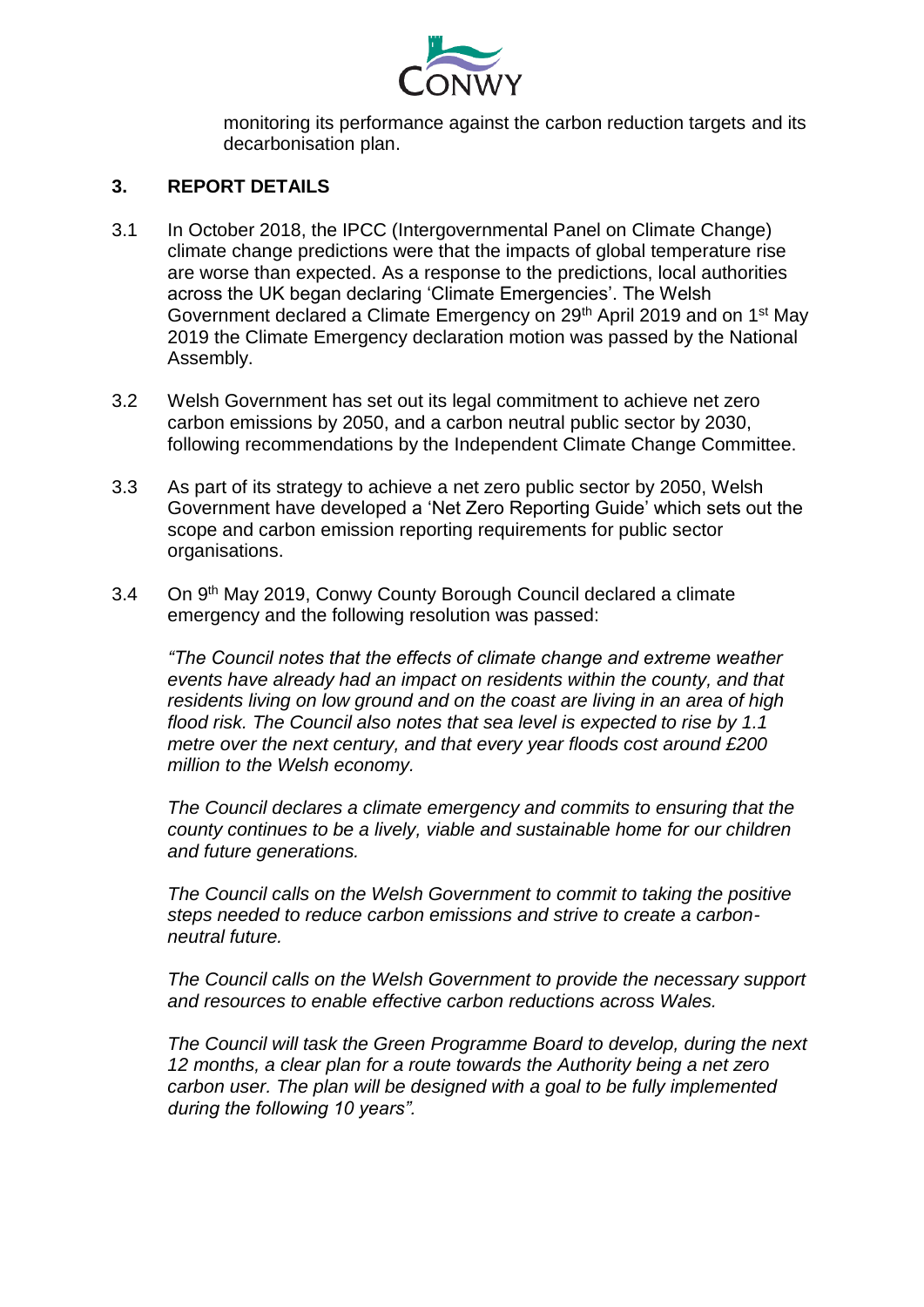

- 3.5 In December 2020, Conwy Council's Decarbonisation Plan received unanimous democratic approval. This plan sets out the Council's route map to achieve net zero carbon emissions by 2030 from the activities within scope.
- 3.6 A Climate Challenge Programme has been established to deliver the interventions necessary for the Council to achieve its net zero target by 2030.
- 3.7 The Council has been reporting its carbon performance since 2010 comprising energy and fuel use from buildings, CCBC fleet, staff business travel and street lighting. The Welsh Government guidance requires that public sector organisations measure and report on additional carbon-emitting activities, including supply chain and staff commuting. Therefore, a new baseline, encompassing these additional activities was defined for the Council. This report therefore presents the Council's carbon emissions from this revised scope.

# **3.8 CCBC Carbon Equivalent Performance - Overall**

- 3.8.1 Chart 1.1 below details Conwy Council's emissions between 2018/19 and 2020/21. The activities emitting carbon include:
	- Energy & water consumption from buildings we own and lease;
	- Fuel consumption from the Council's fleet of vehicles;
	- Fuel consumption from staff using their cars for business travel;
	- Energy consumption from street lighting & CCTV;
	- Fuel consumption from staff commuting to & from their place of work;
	- Treatment of waste from our own operations;
	- Energy & fuel consumed in our supply chain.
- 3.8.2 Emissions in the category of supply chain account for the majority of the Council's emissions at 67% (33,837 tonnes) of the total. This is followed by buildings at 20% (10,198 tonnes) and then fleet at 6% (2,918 tonnes).
- 3.8.3 At the end of 2020-21, CCBC emissions had decreased by 9% (5,201 tonnes) when compared with the baseline year of 2018/19. This decrease is mainly due to a decrease in emissions from staff commuting & building energy usage. These decreases are primarily due to the impact of Covid-19 restrictions.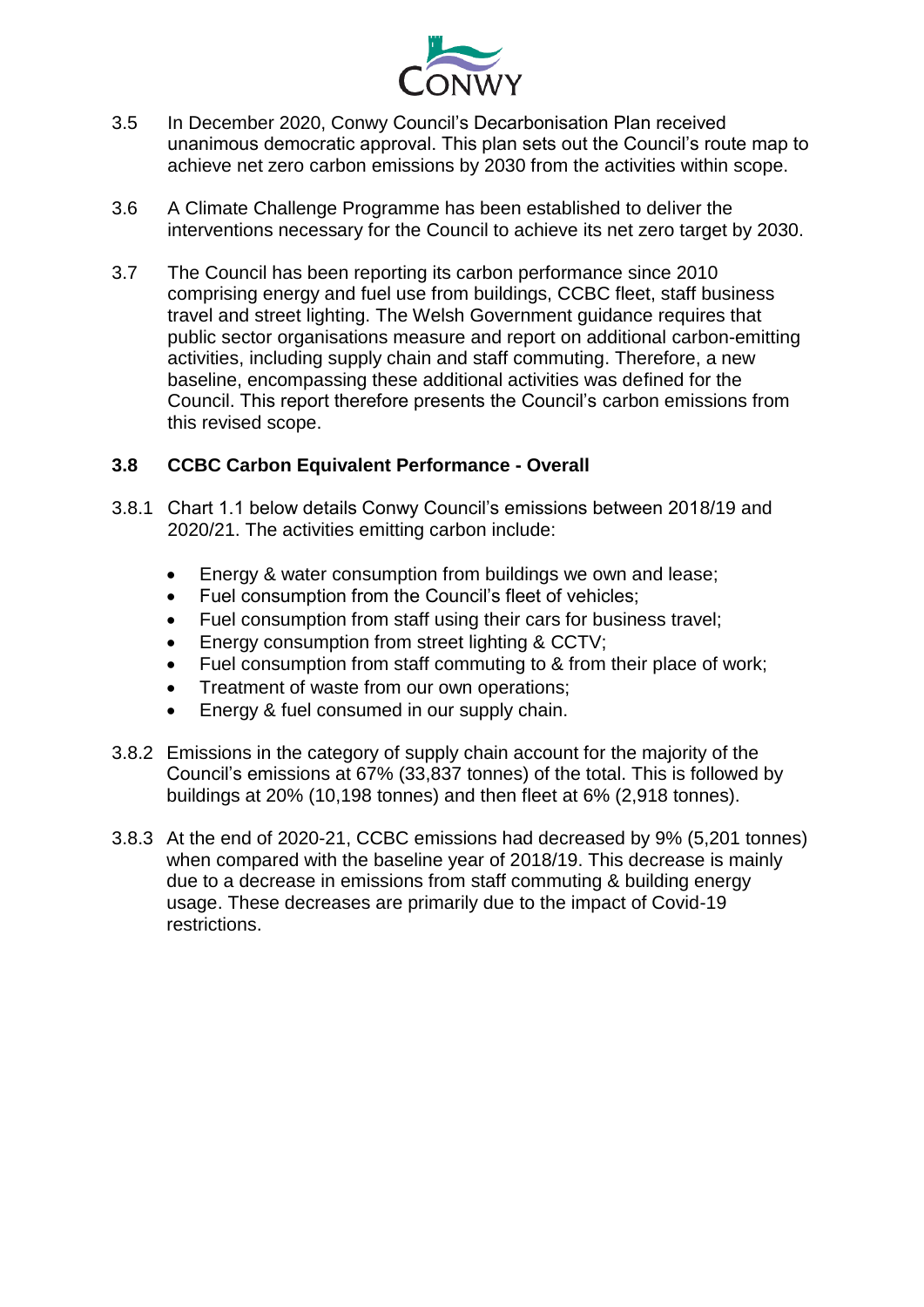





# **3.9 CCBC Carbon Equivalent Performance - Buildings**

- 3.9.1 Chart 1.2 below details Conwy Council's emissions from energy consumption in its buildings between 2018/19 and 2020/21.
- 3.9.2 At the end of 2020/21, CCBC had reduced its carbon emissions from its buildings by 13% (1,546 tonnes) when compared with the baseline year of 2018/19.
- 3.9.3 Contributing factors to this reduction include:
	- An increase in homeworking due to the Covid-19 pandemic;
	- A reduction in the number of pupils & staff attending schools due to the Covid-19 pandemic, resulting in reduced classroom occupancy and reduced use of electrical equipment.
	- A 1% reduction in the number of buildings. In 2018/19 we occupied 117 buildings and in 2020/21 we occupied 116 buildings;
	- The greening of the national grid which has lowered the electricity emission conversion factor.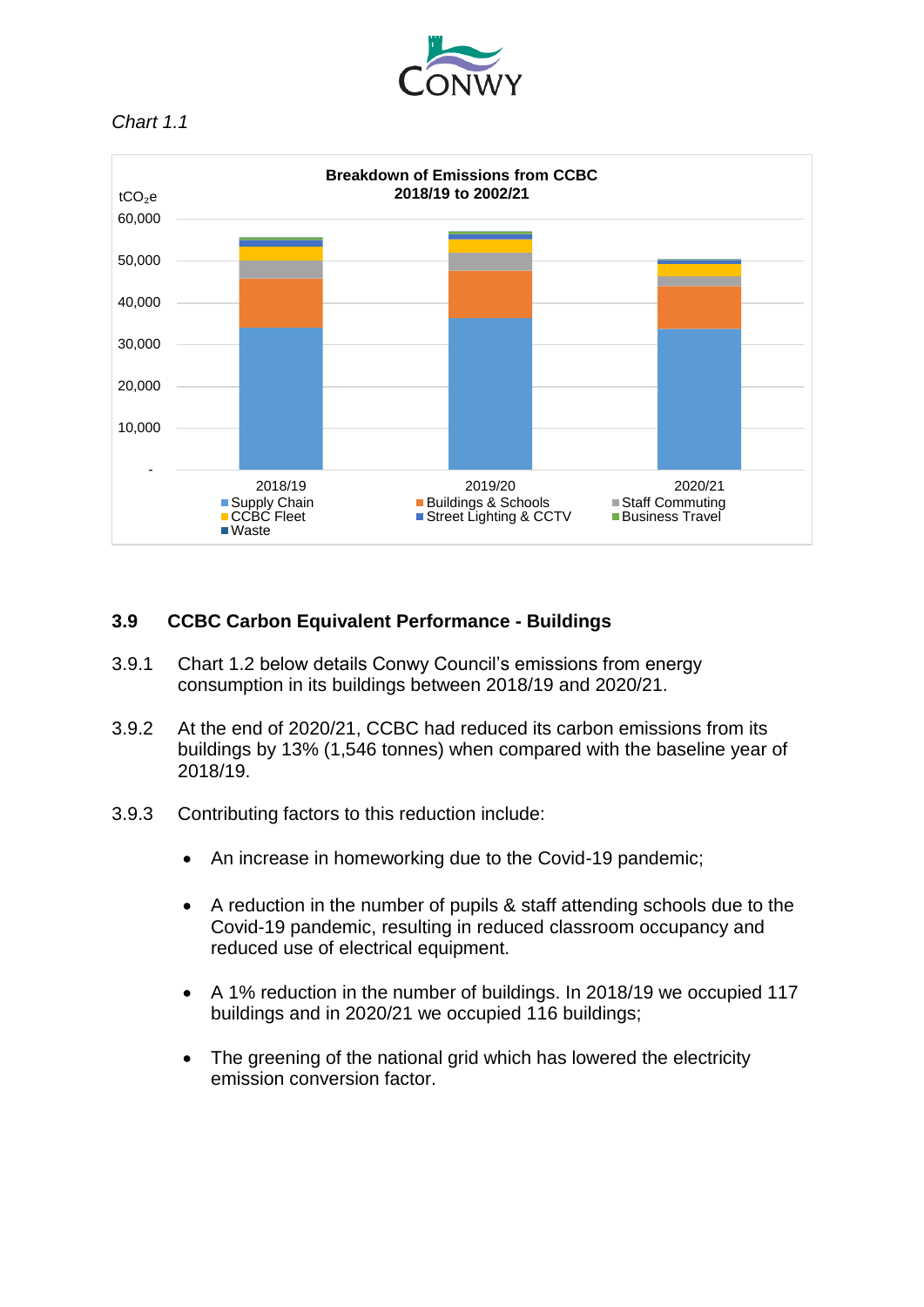





3.9.4 Despite an overall reduction in emissions for buildings, there was a slight increase in gas oil consumption from our own buildings. This is as a result of a Wales' mean winter temperature that was 35% colder in 2020/21 compared to winter of 2018/19.

# **3.10 CCBC Carbon Performance - Schools**

- 3.10.1 The primary and secondary schools in Conwy County are a major contributor to the Council's carbon emissions, accounting for an approximately 52% of the Council's emissions from its occupied buildings.
- 3.10.2 Schools energy consumption breakdown for 2020/21 is detailed in chart 1.3 below, which is as follows:
	- 56 primary schools which account for 38% of total emissions;
	- 4 high schools which account for 29% of total emissions;
	- 3 PFI schools which account for 21% of total emissions:
	- 4 pupil referral units which account for 3% of total emissions;
	- 1 special school which accounts for approximately 8% of total emissions:
	- 4 other educational centres which account for 4% of total emissions.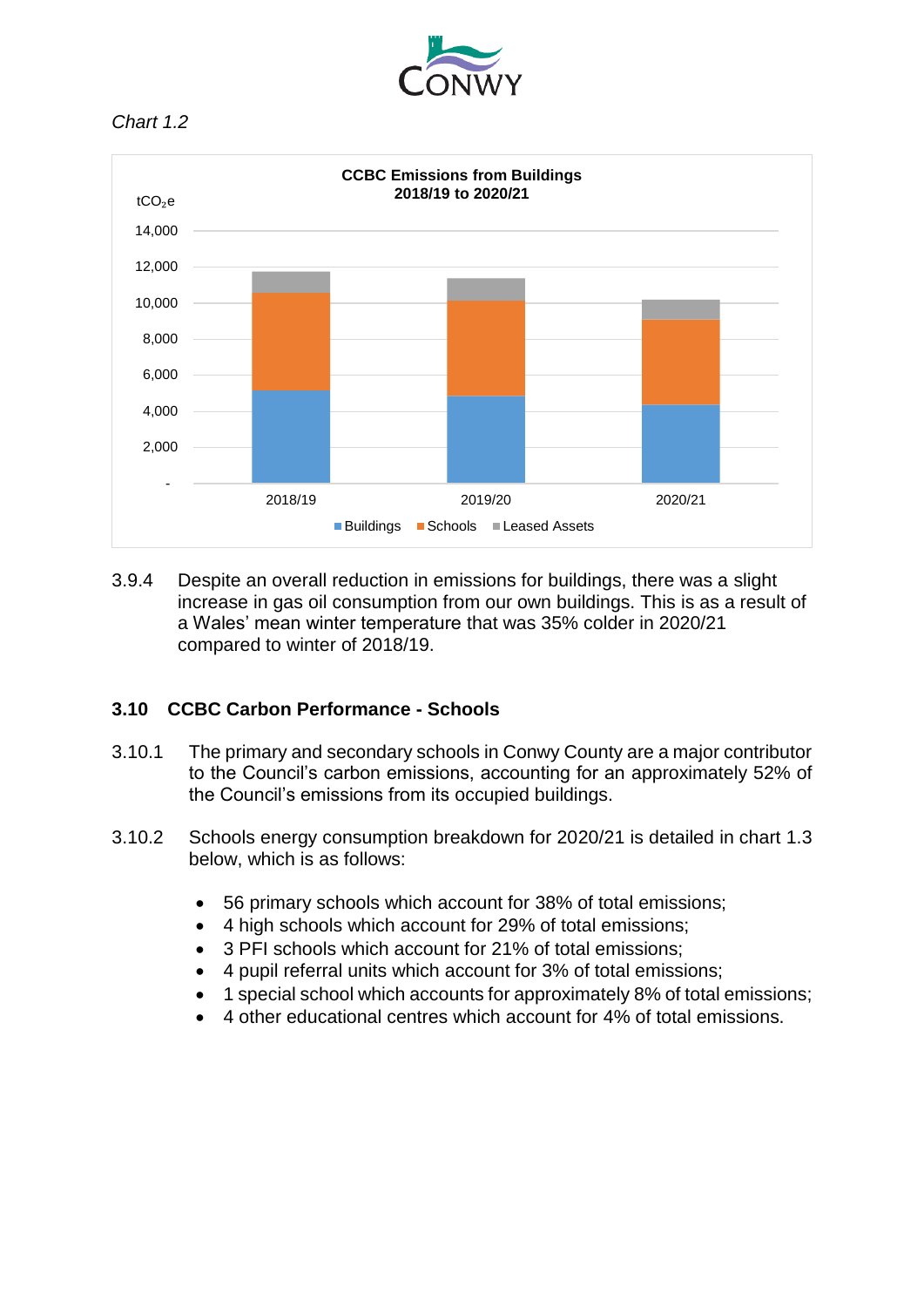



## **Schools CO2e Emissions 2020-21 (tonnes)**



- 3.10.3 At the end of 2020/21, schools had reduced their carbon emissions by 13% (694 tonnes) when compared to the baseline year of 2018/19.
- 3.10.4 Interventions have taken place with the aim of reducing the carbon emissions in the County's schools, as part of wider corporate improvement programmes.

These interventions include:

- Making energy efficiency integral to the design process of building improvements;
- Targeted awareness and behavioural change as part of the Low Carbon Schools project;
- LED lighting replacement as part of reactive maintenance works and larger scale modernisation projects.

# **3.11 The Impact of the Weather**

- 3.11.1 Chart 1.4 below shows the mean temperatures for Wales between 2018/19 and 2020/21, compared to the carbon emissions of CCBC buildings for the same period, to establish if the weather has impacted upon our carbon performance.
- 3.11.1 In 2020/21 Wales' annual mean temperature was  $0.6^{\circ}$ C colder compared to 2018/19 while the consumption of heating fuel decreased by 1%. Carbon emissions from occupied buildings reduced by 1,042 tonnes (10.3%) for the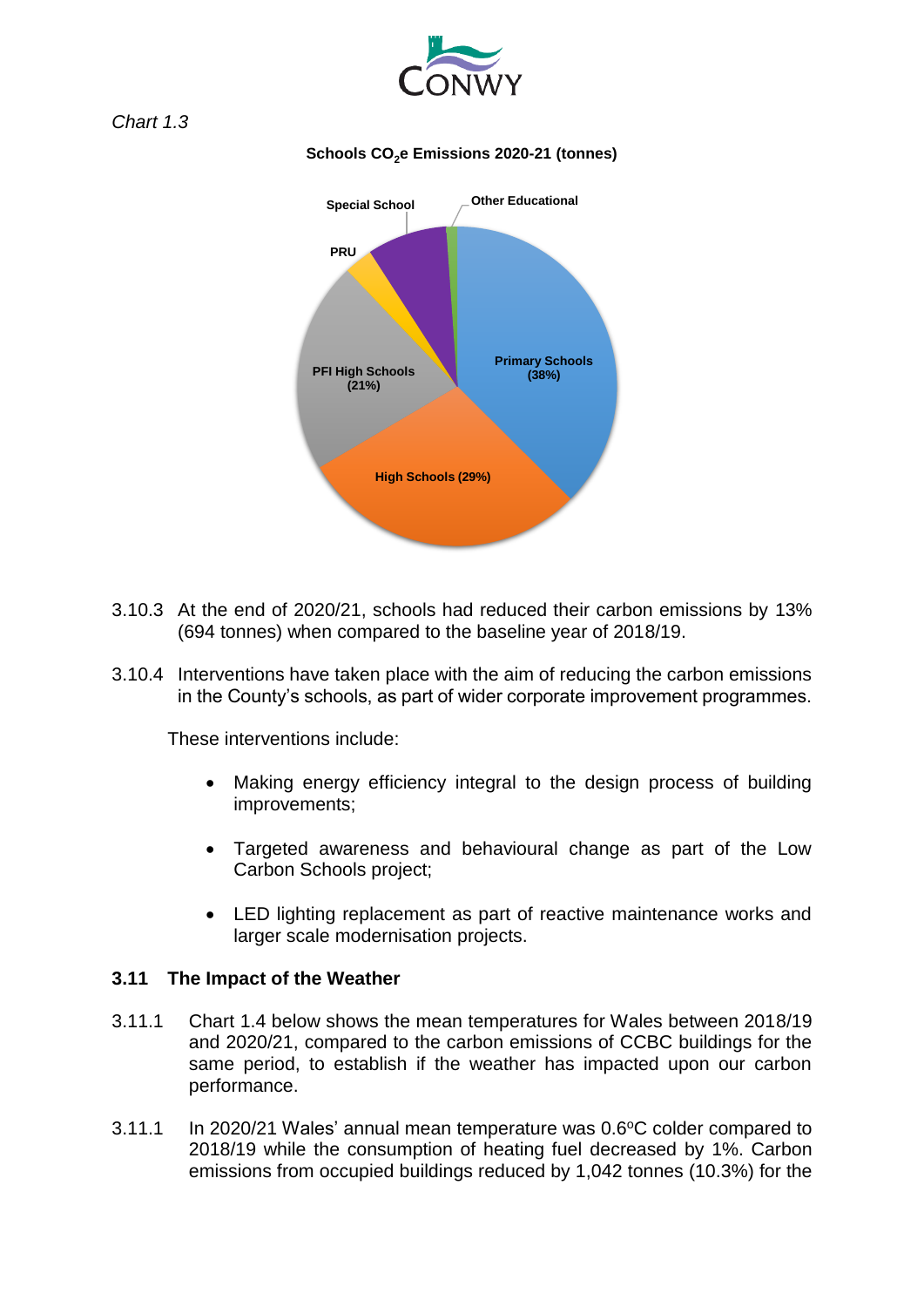

same period mainly due to restrictions tackling the Covid-19 pandemic & partly due to the greening of the electricity grid and a lower conversion factor for electricity.





# **3.12 CCBC Carbon Equivalent Performance – Fleet**

- 3.12.1 Chart 1.5 below details Conwy Council's actual carbon emissions from fuel consumption of its fleet between 2018/19 and 2020/21.
- 3.12.2 At the end of 2020/21, CCBC had reduced carbon emissions from its fleet by 12% (386 tonnes), when compared with the baseline year of 2018/19.
- 3.12.3 Factors to support a reduction in fuel consumption include:
	- Procurement of more fuel efficient vehicles and plant. We currently have 16 electric vehicles in our fleet;
	- Driver behaviour monitoring;
	- LPG no longer used as a fuel for vehicles;
	- More efficient working practices through improvements in technology and service transformations.
- 3.12.4 The reduction in carbon emissions associated with the council's fleet is affected by the requirement to comply with the Euro 6 emissions regulations. Our vehicles that comply with these regulations consume more fuel as a result of the heating process in the engine designed to reduce end of process emissions.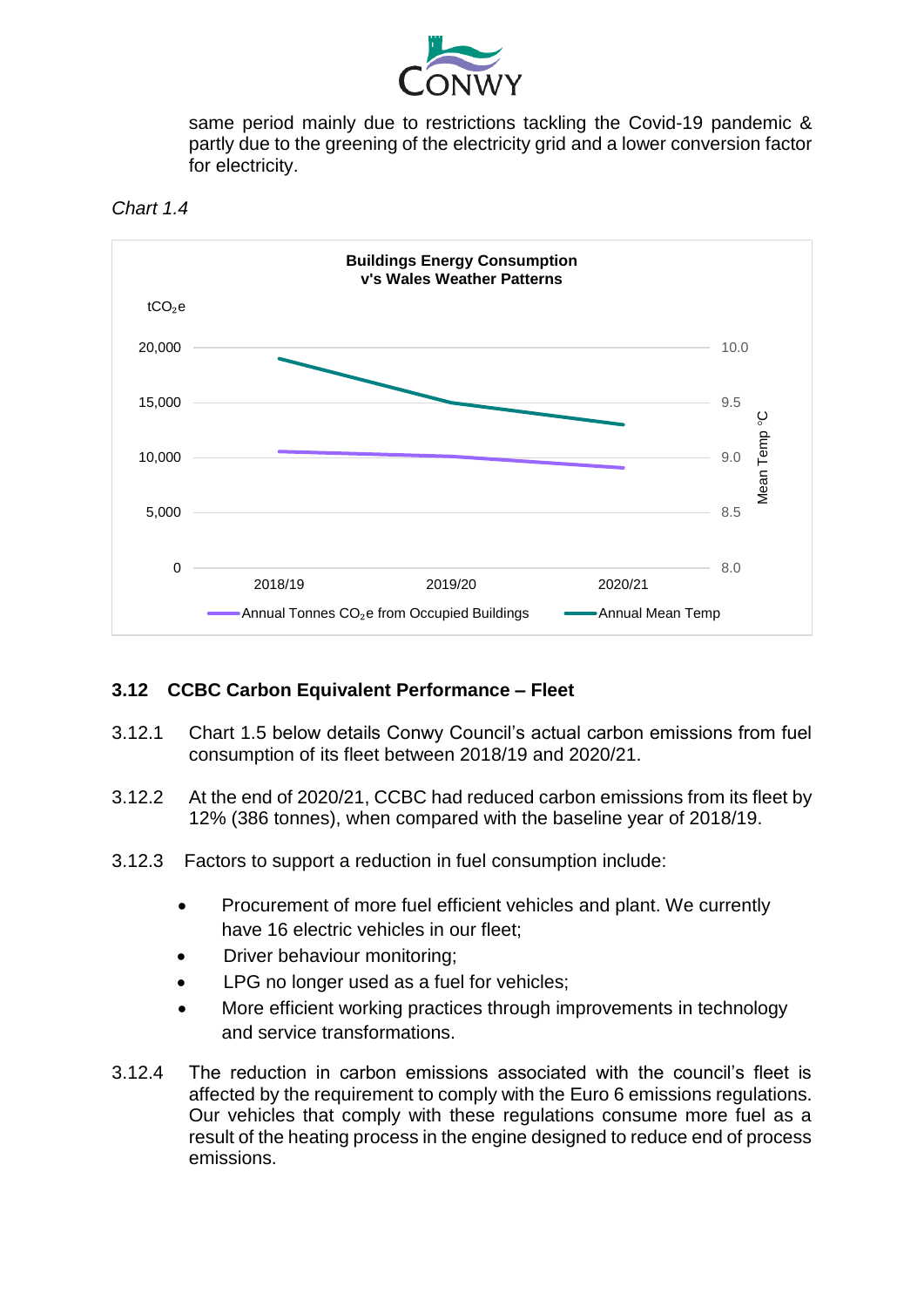





- 3.12.6 Chart 1.6 below shows the mean winter temperatures for Wales between 2018/19 and 202/21, compared to the fuel consumption of gritting vehicles for the same period, to establish if the winter weather has impacted upon our fleet fuel consumption.
- 3.12.7 In 2020/21 Wales' mean winter temperature was 35% colder compared to winter of 2018/19. It is assumed that the 45% increase in gritter fuel consumption, compared to 2018/19 can be attributed to the colder temperatures.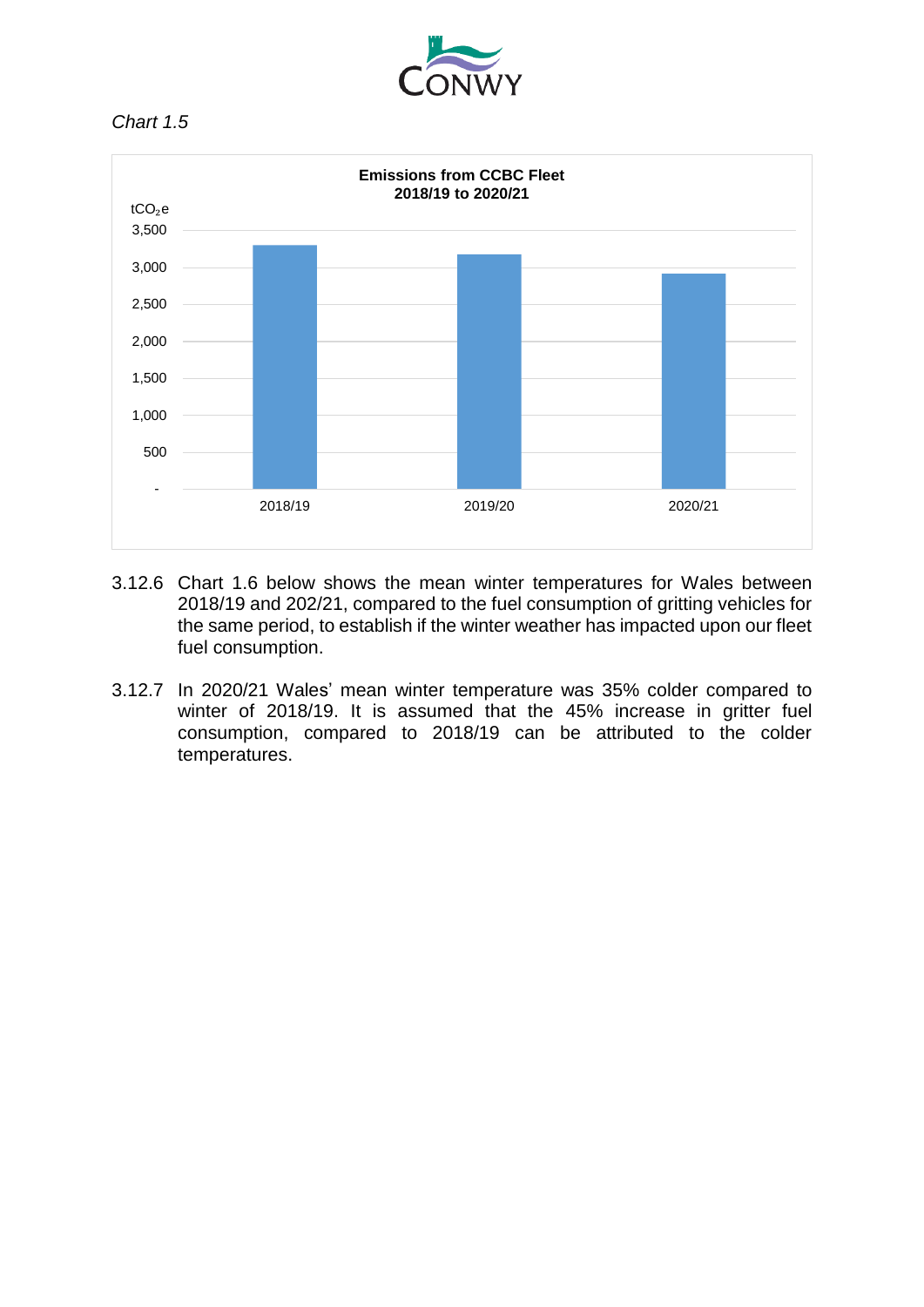



# **3.13 CCBC Carbon Equivalent Performance – Street Lighting & CCTV**

- 3.13.1 Chart 1.7 below details Conwy Council's carbon emissions from street lighting and CCTV between 2018/19 and 2020/21.
- 3.13.2 At the end of 2020/21, carbon emissions from street lighting and CCTV had reduced by 41% (649 tonnes) when compared with the baseline year of 2018/19.
- 3.13.3 The average wattage of all street lighting assets has decreased by 13% in 2020/21 compared to the previous year. The decrease in consumption is mainly due to the lantern replacement programme. It should also be noted that the number of assets reduced by 6%.
- 3.13.4 The replacement programme is ongoing within street lighting to replace lanterns with more efficient LED's, both reactive replacements when a lanterns fails and planned replacements on a larger scale, involving approximately 2,100 replacements per year. To date, 11,823 lanterns have been upgraded to LED.
- 3.13.5 The replacement programme is dependent upon the investment in lighting column replacement, as LED lanterns can only be installed on columns that are in a good condition. Investment in upgrading columns that are deteriorating is therefore crucial to the continued success of lamp upgrades and associated carbon reduction.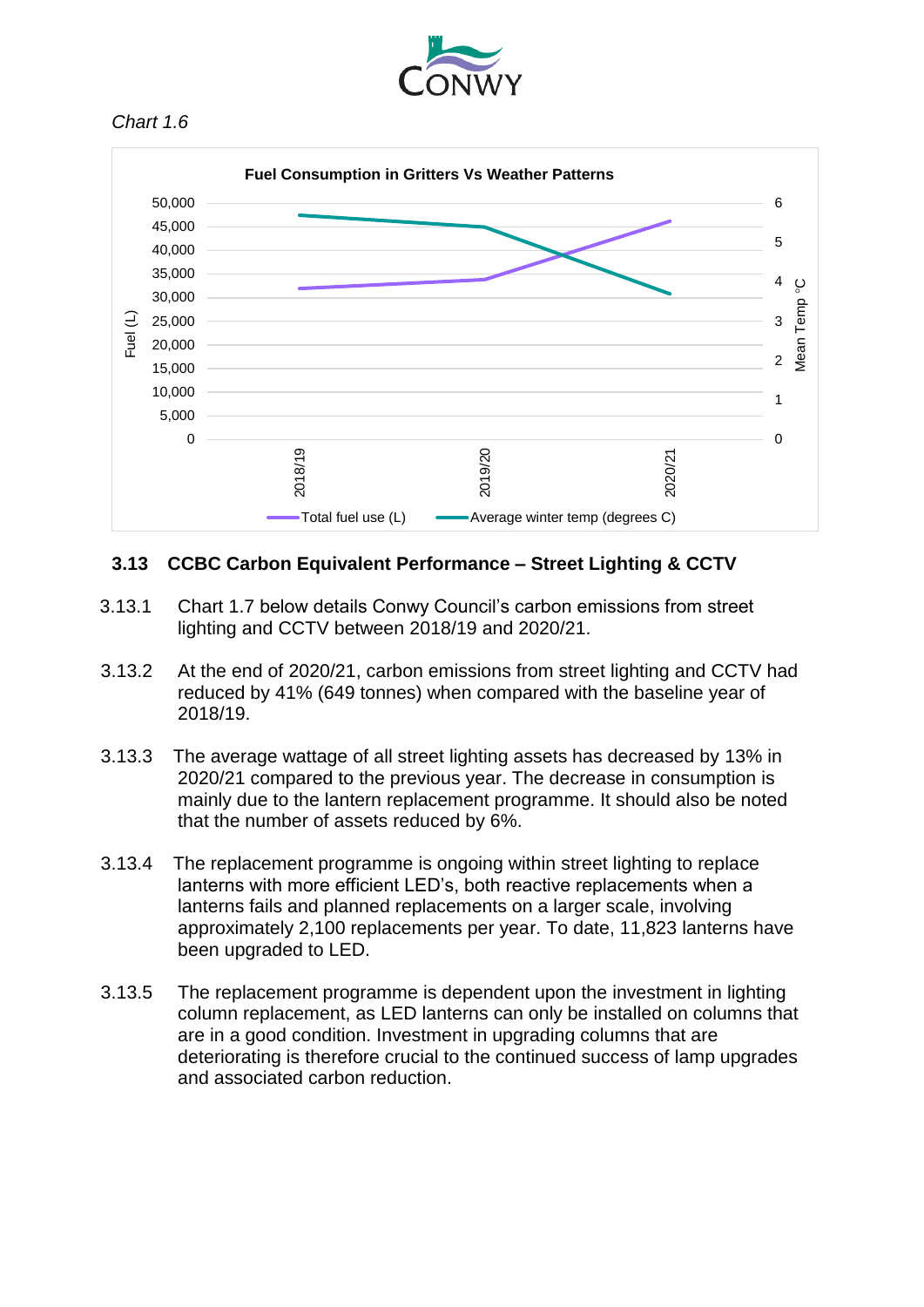



# **3.14 CCBC Carbon Equivalent Performance – Grey Fleet Travel**

- 3.14.1 Chart 1.8 below details Conwy Council's carbon emissions from grey fleet travel mileage between 2018/19 and 2020/21.
- 3.14.2 At the end of 2020/21, CCBC had reduced carbon emissions from grey fleet travel by 67% (379 tonnes) when compared with the baseline year of 2018/19.
- 3.14.3 A total of 961,429 fewer miles were claimed in 2020/21 compared to the previous year which resulted in a saving of £445,687 on the cost of business mileage.
- 3.14.4 Contributing factors to this reduction include:
	- High uptake of Workwise methods of working, due to the government restrictions related to the Covid-19 pandemic, which has reduced the need for business travel;
	- Reduction in the rates paid for business mileage in 2012;
	- Transformations in Environment, Roads & Facilities and Social Services and the restructuring of many other services.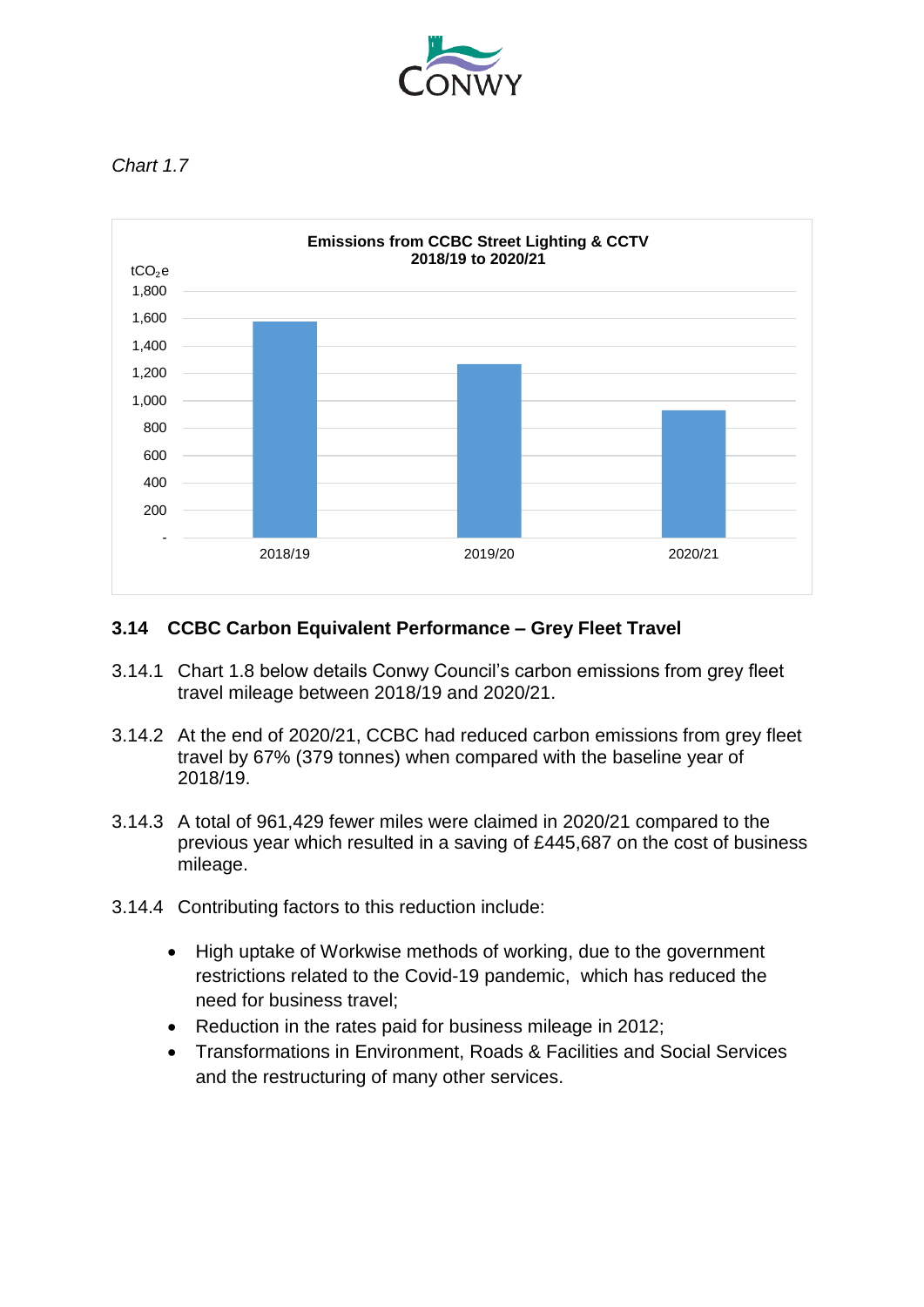



# **3.15 CCBC Carbon Equivalent Performance – Staff Commuting**

- 3.15.1 Chart 1.9 below details Conwy Council's emissions from staff commuting between 2018/19 and 2020/21.
- 3.15.2 At the end of 2020/21, emissions from staff commuting appear to have decreased by 44% (1,887 tonnes) when compared with the baseline year of 2020/21.
- 3.15.3 Emissions are calculated using assumptions based on the postcodes of staffs home addresses & their primary workplace location.
- 3.15.4 The reduction is primarily due to government restrictions relating to the Covid-19 pandemic. Adjustments to the data were made to account for reduced staffing levels in some service areas, such as schools, leisure centres, theatres and libraries.
- 3.15.5 The data was further refined to improve its quality, for example commuting by temporary staff was excluded as it is counted under Supply Chain emissions as a procured service.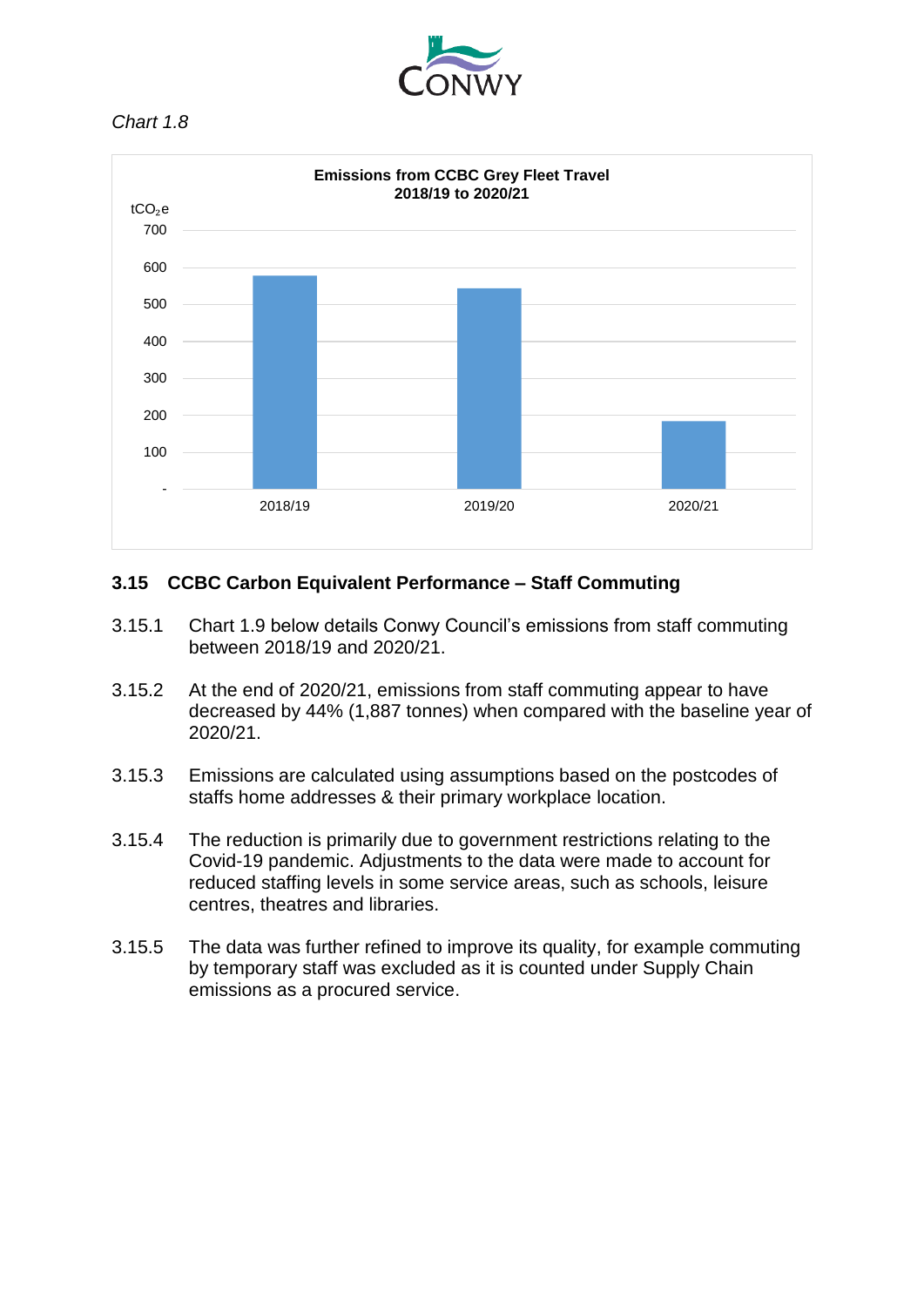





# **3.16 CCBC Carbon Equivalent Performance – Land Use**

- 3.16.1 At the end of 2020/21, emissions from land use have remained the same when compared with the baseline year of 2018/19.
- 3.16.2 The data is based on analysis of our land assets.
- 3.16.3 The forest land owned by CCBC acts as a carbon sink. It is estimated that the forestland is responsible for the sequestration of 452 tonnes of CO₂ equivalent, approximately 1% of CCBC's total emissions.

# **3.17 CCBC Carbon Equivalent Performance – Supply Chain**

- 3.17.1 Chart 1.10 below details Conwy Council's emissions from supply chain spend between 2018/19 and 2020/21.
- 3.17.2 Supply Chain accounts for approximately 67% of CCBC's total emissions.
- 3.17.3 At the end of 2020/21, emissions from supply chain spend appear to have decreased by 1% (290 tonnes) when compared with the baseline year of 2018/19.
- 3.17.4 The data is based on the application of emissions factors to £ spent in various categories. The decrease in emissions is due to decreases in spending in the Waste Management, Food & Drink, Equipment, Manufactured Products, Construction, Production from Land & Sea, & Repair & Maintenance categories.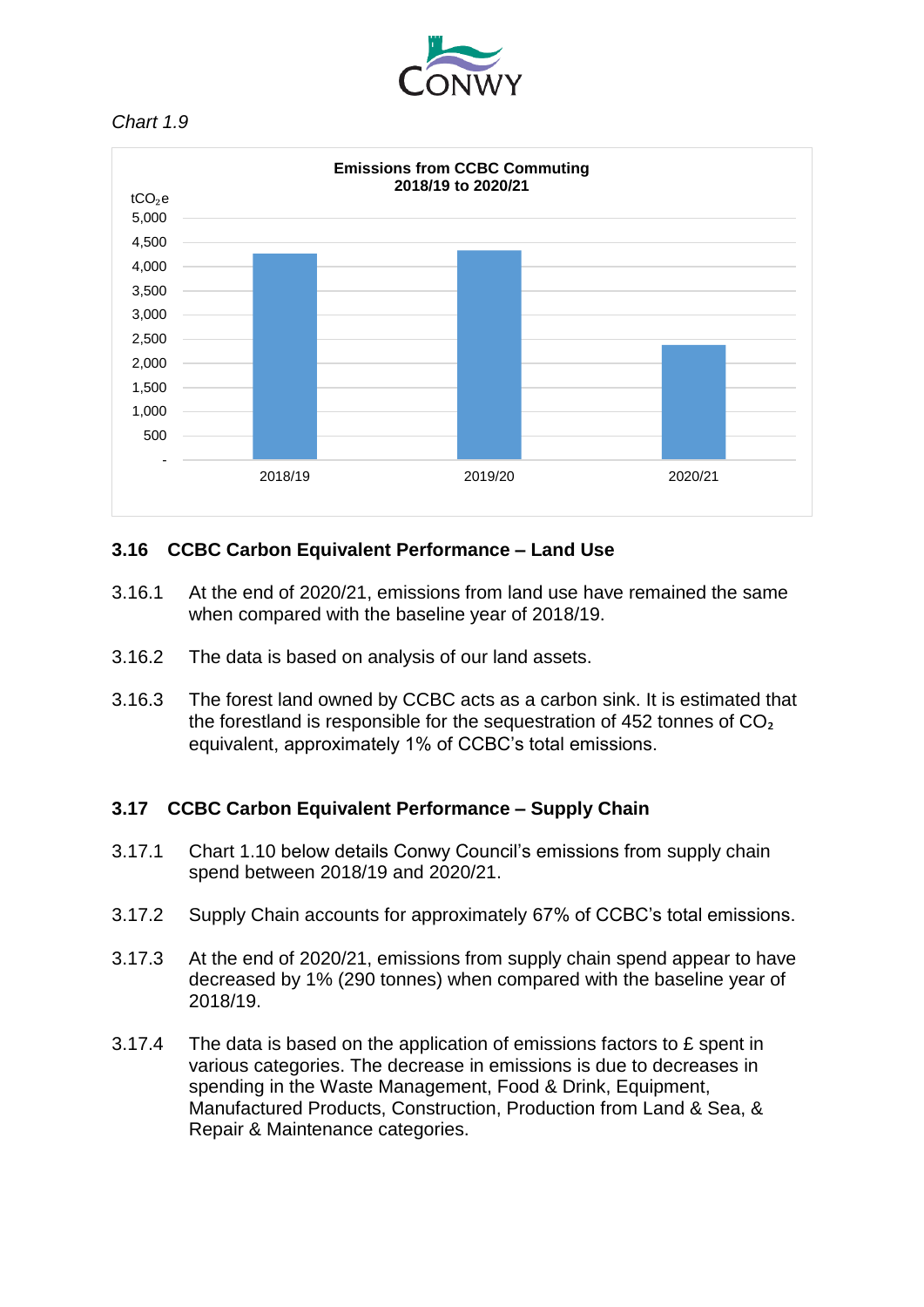



# **4.0 OPTIONS**

N/A.

# **5.0 ENGAGEMENT/CONSULTATION**

- 5.1 Consultation has taken place with relevant staff members across the authority who have involvement in decarbonisation in Conwy.
- 5.2 Consultation has been carried out with the Cabinet Member for Environment and Transportation whose observations are as follows:

Comment to be added once finalised.

# **6.0 RESOURCE IMPLICATIONS**

- 6.1 The balance from the former Carbon Management Programme capital budget has been realigned to the Climate Challenge Programme. Additional investment will be required to fund delivery of the interventions required to achieve net carbon zero by 2030;
- 6.2 The Climate Challenge Programme Board is in place to oversee delivery of the programme. Governance is in the process of being established for all of the projects under this programme.
- 6.3 Monitoring our carbon performance is essential to enable the Council to reduce its consumption of carbon-emitting natural resources and have a positive impact upon climate change mitigation.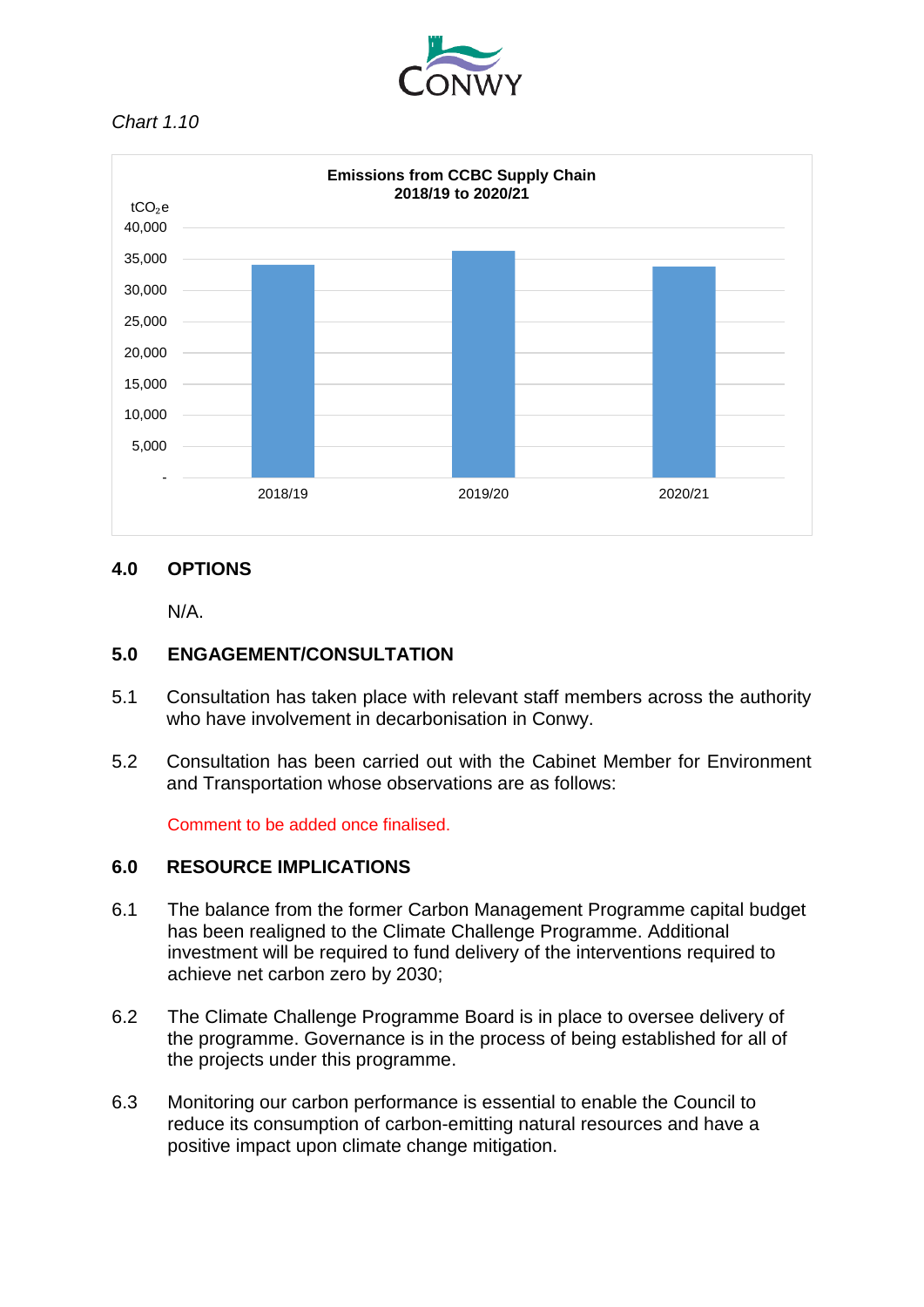

# **7.0 CORPORATE PLAN**

7.1 The Authority has made a commitment within the Corporate Plan 2017-22 as follows:

'A6.5 Reduce the Council's carbon footprint and carbon emissions by investing in renewable energy'.

'A6.8 The Council will publish a clear plan for a route towards the authority being a net zero carbon user. The plan will be designed with a goal to be fully implemented during the following 10 years'.

This will be monitored by measure M6.4, % change in carbon dioxide emissions (CO2) from the activities of Conwy County Borough Council.

# **8.0 WELL-BEING OF FUTURE GENERATIONS ACT**

8.1 Long Term

Reducing the Council's carbon emissions is reducing reliance on depleting natural resources and helping to protect and safeguard the environment now and in the future.

#### 8.2 Prevention

Reducing the Council's carbon emissions demonstrates that the Council is playing its part in slowing down the effects of global climate change.

8.3 Integration

Reducing the Council's carbon emissions is helping to deliver the Council's Corporate Outcome 'People in Conwy value and look after the environment'. It also contributes to achievement of national and global carbon reduction targets.

8.4 Collaboration

All Council departments and staff contribute to the activities which produce carbon and therefore play a key role in reducing the Council's emissions. ERF work with all departments to assist them in doing this.

8.5 Involvement

Carbon reduction awareness initiatives and energy audits provide opportunities for staff from all areas of the Council to get involved in helping the Council reduce its carbon emissions.

#### **9.0 EQUALITY IMPLICATIONS**

9.1 No perceived equalities implications.